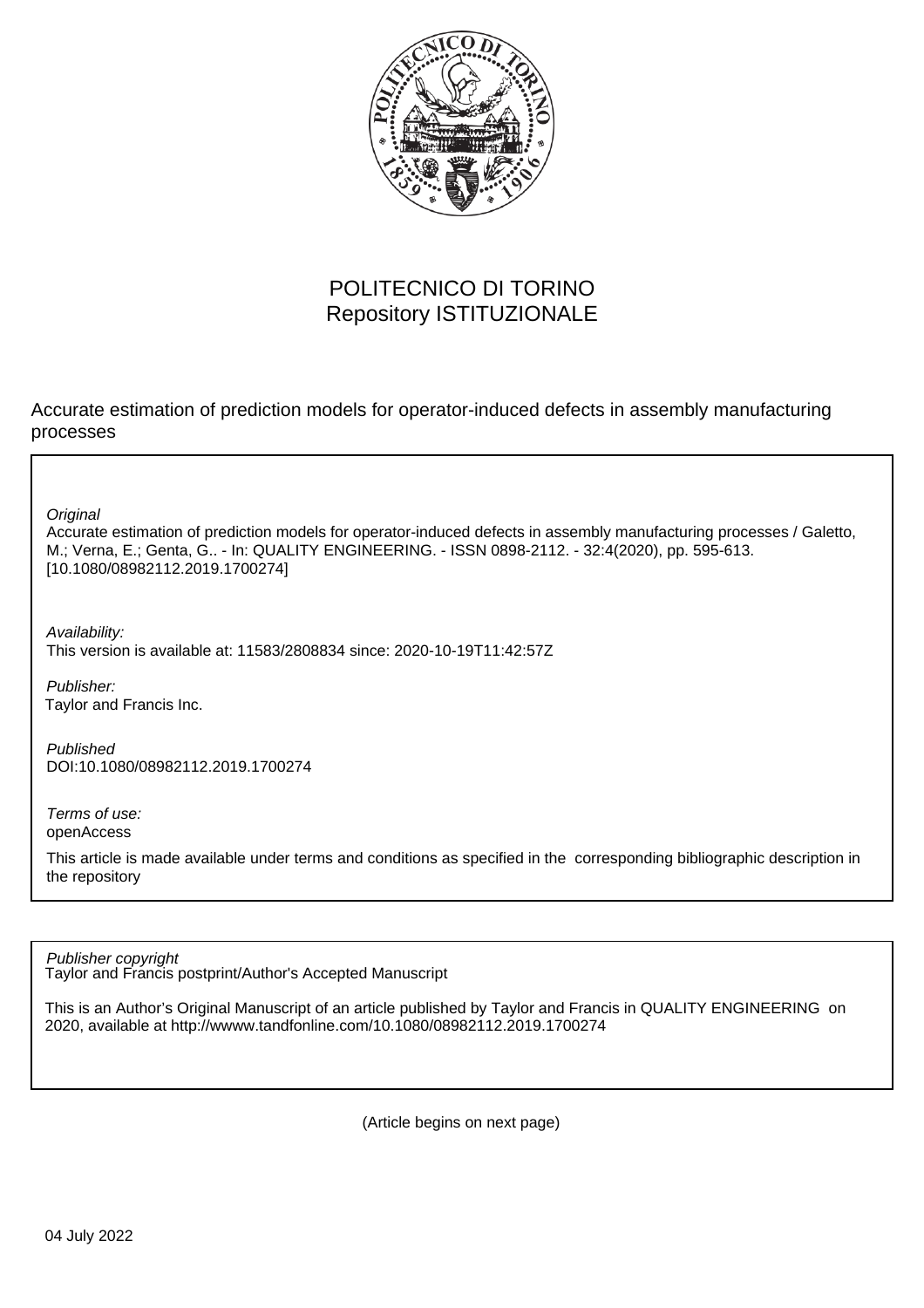# **Accurate estimation of prediction models for operator-induced defects in assembly manufacturing processes**

Galetto Maurizio<sup>a\*</sup>, Verna Elisa<sup>a</sup>, Genta Gianfranco<sup>a</sup>

*a) Department of Management and Production Engineering, Politecnico di Torino, Corso Duca degli Abruzzi 24, 10129 Torino, Italy*

<sup>\*</sup> Corresponding author. Tel.: +39-011-090-7224; fax: +39-011-090-7299. *E-mail address:* maurizio.galetto@polito.it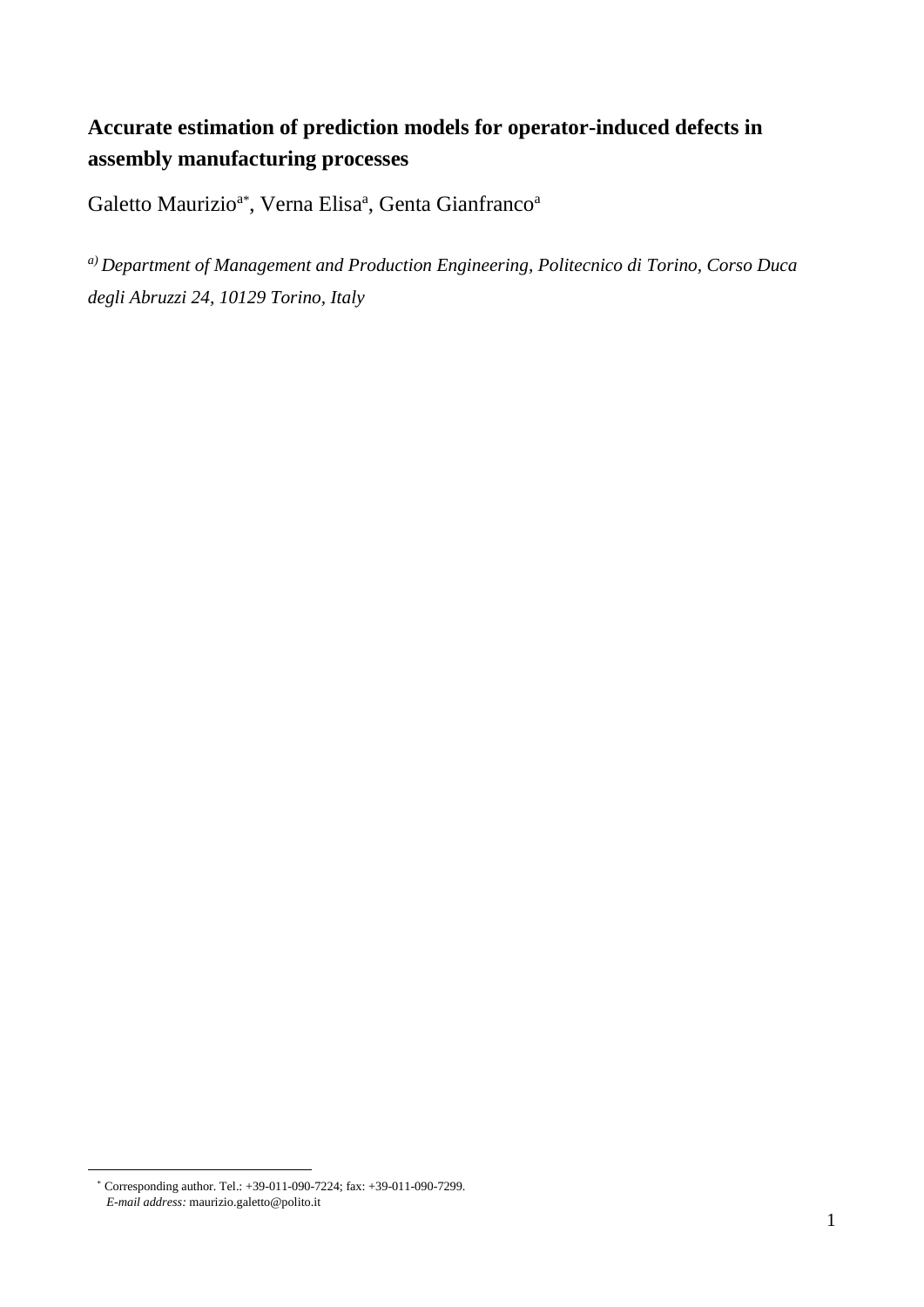## **Abstract**

The presence of defects in industrial manufacturing may compromise the final quality and cost of a product. Among all possible defect causes, human errors have significant effects on the performances of assembly systems. Much research has been conducted in recent years focusing on the problem of defect generation in assembly processes, considering the close connection between assembly complexity and human errors. It was observed that the relationship between the average number of defects introduced during each assembly phase and the related assembly complexity follows a power-law relationship. Accordingly, many authors proposed a data logarithmic transformation in order to linearize the mathematical model. However, as has already been discussed in literature, when the model is retransformed in the original form a significant bias may occur, leading to completely wrong predictions. In this paper, the bias due to the logarithmic transformation of models for predicting defects in assembly is analysed and discussed. Two alternative methods are proposed and compared to overcome this drawback: the use of a bias correction factor to the retransformed fitted values and a power-law nonlinear regression model. The latter has proved to be the best approach to predict defects with few non-repeated data and affected by high variability, such as in the case under study.

*Keywords:* quality control; assembly process; defect generation; logarithmic transformation; nonlinear regression model

\_\_\_\_\_\_\_\_\_\_\_\_\_\_\_\_\_\_\_\_\_\_\_\_\_\_\_\_\_\_\_\_\_\_\_\_\_\_\_\_\_\_\_\_\_\_\_\_\_\_\_\_\_\_\_\_\_\_\_\_\_\_\_\_\_\_\_\_\_\_\_\_\_\_\_\_\_\_\_\_\_\_\_\_\_\_\_

#### **1 Introduction**

Much research has been conducted in recent years focused on the problem of defect generation in manufacturing, since the presence of defects in the final product may affect its quality and cost to a great extent. The sources of these defects may be extremely different, according to the product typology and the production context. Many studies have focused on the identification of the factors that may cause defects, considering e.g., Ishikawa diagrams, in which the sources of defects can be classified into several categories: machines, methods, materials, people, measurements and environment (Ishikawa 1976). The use of these cause-and-effect diagrams may help to improve the product design and prevent the occurrence of defects. The importance of the identification of defects has already been assessed in other research, mainly in the field of assembly manufacturing processes. Assembly, which is one of the activities that constitutes the manufacturing of complex products, together with the acquisition of raw materials, processing, functional testing, etc., is crucial for the cost and quality performance (Vandebroek, Lan, and Knapen 2016; Xiaoqing, Bo, and Shuchun 2010). Recently, a growing body of literature has recognized the importance of the role of quality control in the assembly production context, since the product life cycle requires a faster response and a lower defect rate. As a result, assembly quality control is considered to be one of the most crucial issues in modern manufacturing environments (Zhong, Liu, and Shi 2010; Ferrer 2007). Assembly defects have been classified into four categories: improper design, defective part, variance in the assembly system (induced by the changes in the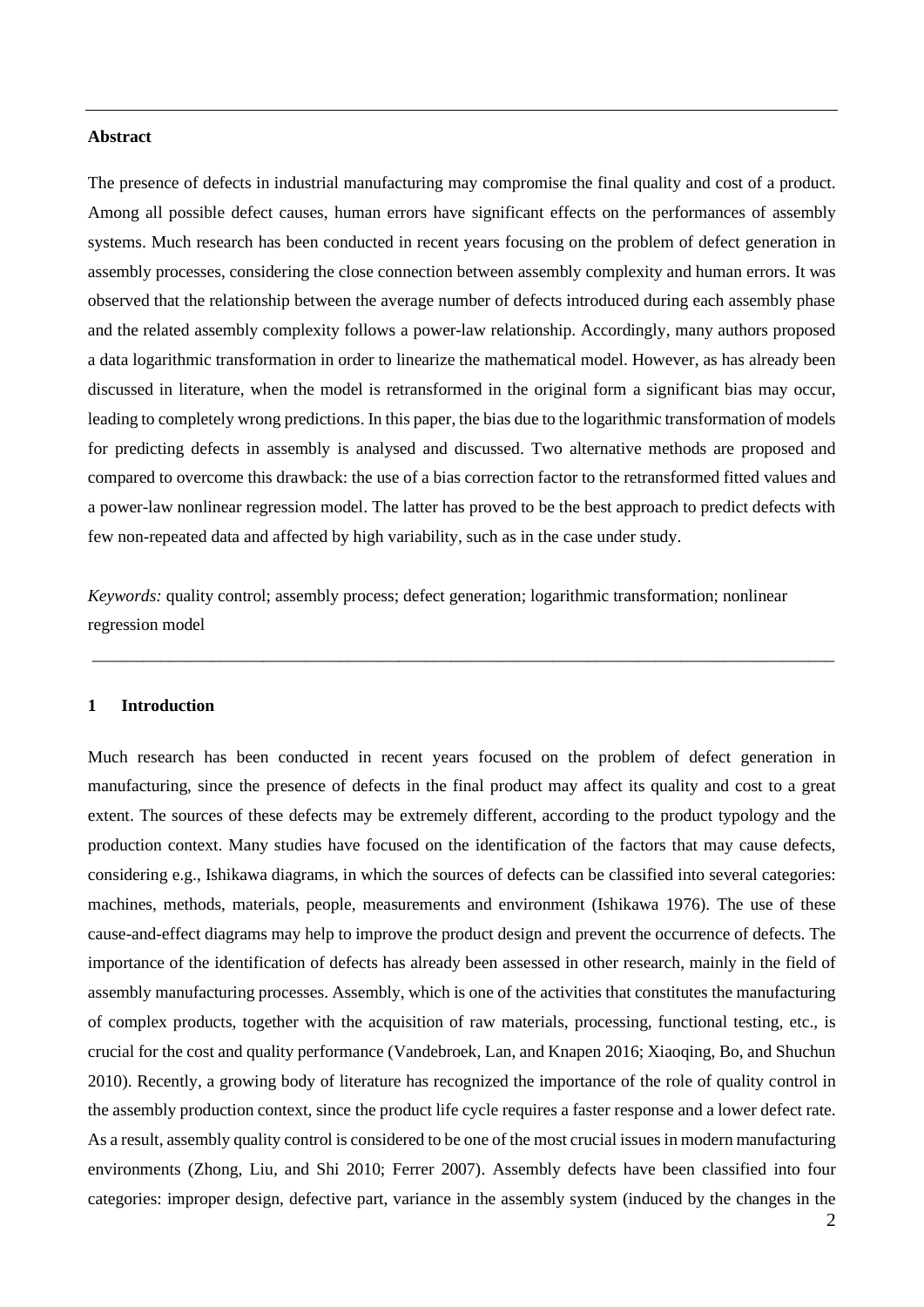plan/schedule/arrangement of a machine, fixture, tooling, etc.), and operator mistakes (Su, Liu, and Whitney 2010). In recent years, much research has focused on the first three categories, and some useful assembly quality control technologies and management approaches have been developed (Zhang and Luk 2007; Gearbox, Pawar, and Mukhopadhyay 2015; Zheng 2000; Ping, Hua, and Guanlong 2008; He and Kusiak 1997; Evans, Evans, and Yu 1997; Vandevelde et al. 2018; Qin, Cudney, and Hamzic 2015; Chiang and Su 2003). As far as the fourth category is concerned, there is a large volume of published studies that have described the significant impact of human errors on the performance of assembly systems, which is sometimes higher than that of technological errors (Shin, Wysk, and Rothrock 2006; Kang et al. 2018; Le, Qiang, and Liangfa 2012; Báez et al. 2014; Saptari, Leau, and Mohamad 2015; Su, Liu, and Whitney 2010; Shibata 2002; Kolus, Wells, and Neumann 2018; Krugh et al. 2016a; Genta, Galetto, and Franceschini 2018; Xiaoqing, Bo, and Shuchun 2010; Falck et al. 2017; Caputo, Pelagagge, and Salini 2017). Research in the field of semiconductor products has shown that 25% of the total assembly errors are induced by human mistakes(Shibata 2002). Another study has demonstrated that operator errors account for 20% of the total defects in copier assembly (Su, Liu, and Whitney 2010). These high percentages suggest that more attention should be paid to operator-induced assembly defects, and that reducing the number of operator mistakes is a central problem for assembly manufacturing processes. For instance, Caputo et al. (2017) developed a quantitative model to assess the probability of errors and the correction costs of errors in part feeding systems for assembly lines, in order to compare alternative part feeding policies and identify corrective measures. Genta et al. (2018) used some defect prediction models to obtain a priori predictions of the probability of occurrence of defects in order to design effective inspection strategies for short-run productions.

In the past few years, various studies in this field have focused on the close relationship between assembly complexity and human mistakes. Some prediction models of the operator-induced assembly defect rate have been proposed on this basis. Hinckley (Hinckley 1994; Hinckley and Barkan 1995) empirically found that defects per unit were positively correlated with the total assembly time and negatively correlated with the number of assembly operations. In later studies, Shibata (2003; 2002) detailed Hinckley's model by subdividing the product assembly process into a series of manufacturing operations, called by Su et al. (2010) "workstations", which were defined through operation standard sheets. A certain number of job elements (Aft 2000), i.e., elementary operations, were identified at each workstation. In addition, Shibata introduced a design-based assembly complexity factor because he had noted that the time related measures might not capture all the sources of defects (Shibata 2002). In line with Hinkley and Shibata's research in the field of semiconductor products, Su et al. (2010) developed a new defect generation mathematical model to match the characteristics of copier assembly. Moreover, Antani (2014) successfully tested the hypothesis that manufacturing complexity could be considered to reliably predict product quality in mixed-model automotive assembly. The manufacturing complexity he proposed incorporated variables driven by design, process and human factors. Krugh et al. (2016a; 2016b) adapted the method developed by Antani for use with automotive electromechanical connections in a large complex system. Falck et al. (2017) proposed a method for the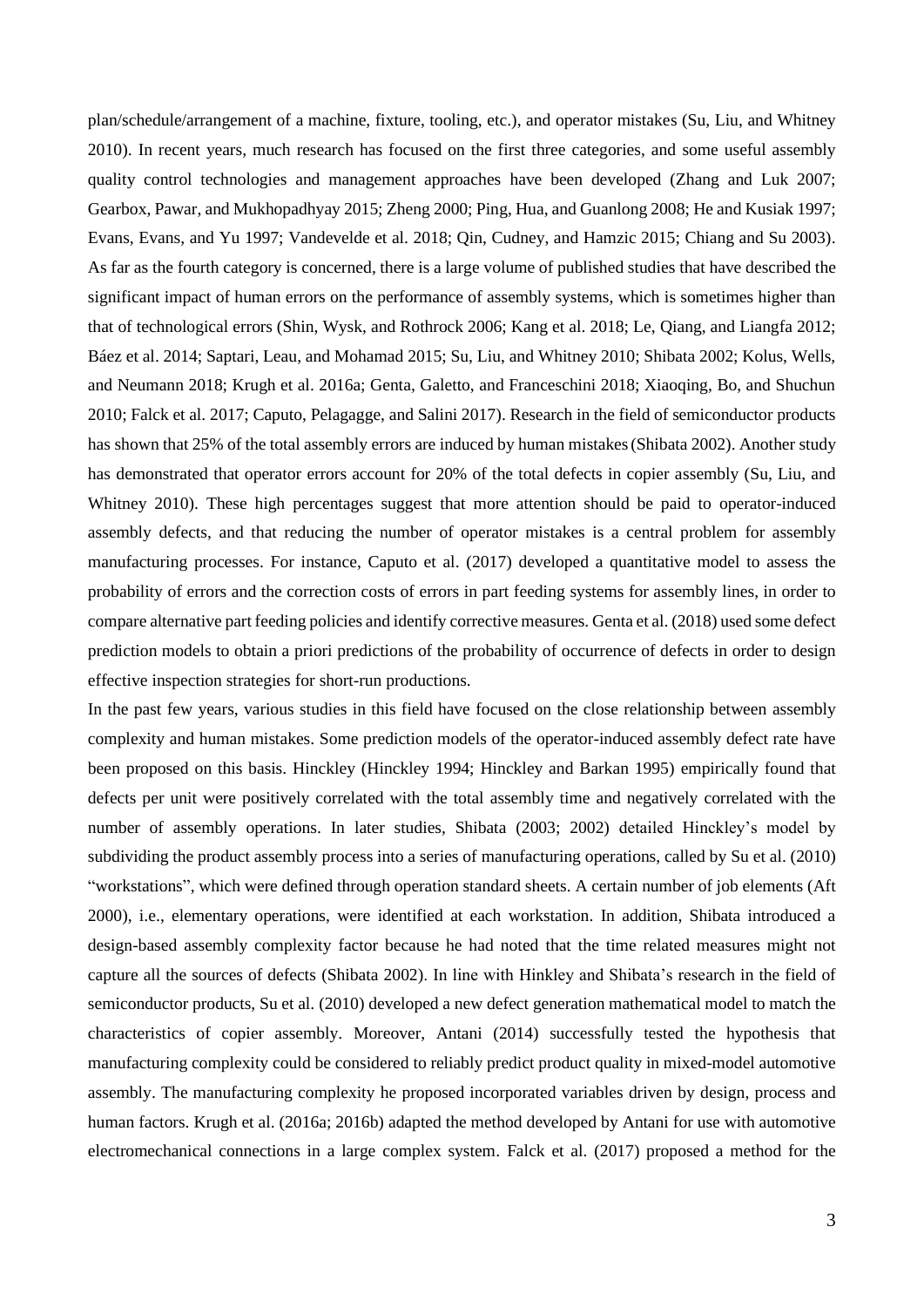predictive assessment of basic manual assembly complexity in which he developed a tool to predict and control operator-induced quality errors.

Most of the above mentioned defect prediction methods rely on a power law relationship between the average number of defects introduced during each assembly phase and the related assembly complexity (Shibata 2002; Su, Liu, and Whitney 2010; Hinckley 1994). Accordingly, many authors have proposed a logarithmic transformation of data to linearize the mathematical model. However, the fact that the defect rate in each assembly phase is usually extremely low can be extremely critical. In fact, when a logarithmic transformation is applied, a bias may occur, especially for very low values, and this can lead to completely erroneous predictions.

The problem of the bias introduced after a data transformation, which is a very common approach in predictive model building, has been formally addressed in the scientific literature by some authors such as Land (1974), Miller (1984), Taylor (1986), and Sakia (1988; 1990). Specifically, when a transformation is applied to data, and it is also invertible, the fitted value in transformed units may be evaluated using the inverse of the transformation. Despite retransformed model being in the appropriate units of measurement for interpretation, it is generally recognised that such retransformation can induce significant distortion of expected values (Land 1974; Miller 1984). More recently, a number of papers have addressed the issue of the retransformation bias by estimating prediction intervals in the original units of observation after fitting a linear model to an appropriately transformed response variable (Perry and Walker 2015; Perry 2018a; Perry 2018b).

The bias and the related consequences introduced by the logarithmic transformation applied to defect prediction models is discussed in the present paper, taking the case study proposed by Su et al. (2010) as an example. More in detail, Su et al. (2010), unaware of the error introduced by retransforming the logarithmic function in the power-law model for predicting assembly defects, stated that the prediction models previously developed in the literature were not suitable. Accordingly, they developed new models in the case of the assembly of copiers.

The present study, in addition to demonstrating that the models of generation of defects existing in the scientific literature, developed by Hinckley (Hinckley 1994) and Shibata (2002), are also applicable to the assembly of electromechanical components such as copiers, aims to contribute to the improvement of these prediction models for operator-induced assembly defects by analysing and comparing two alternative methods to overcome this drawback. The first approach is based on the application of a bias correction factor to the retransformed fitted value. The second method uses a power-law nonlinear regression model for obtaining reliable estimates of defects. In the case of a small set of data, often not repeated, and affected by great variability, as in the case of operator-induced assembly defects, it has been demonstrated that nonlinear regressions are preferable to linear models with the bias correction factor as more accurate in predicting defects.

The paper is arranged as follows. First, the most diffused defects prediction models are reviewed in Section 2. The bias occurring when predicting defects in assembly manufacturing after the linearization of the models is presented in Section 3. In Section 4, the consequences of the logarithmic transformation bias in models of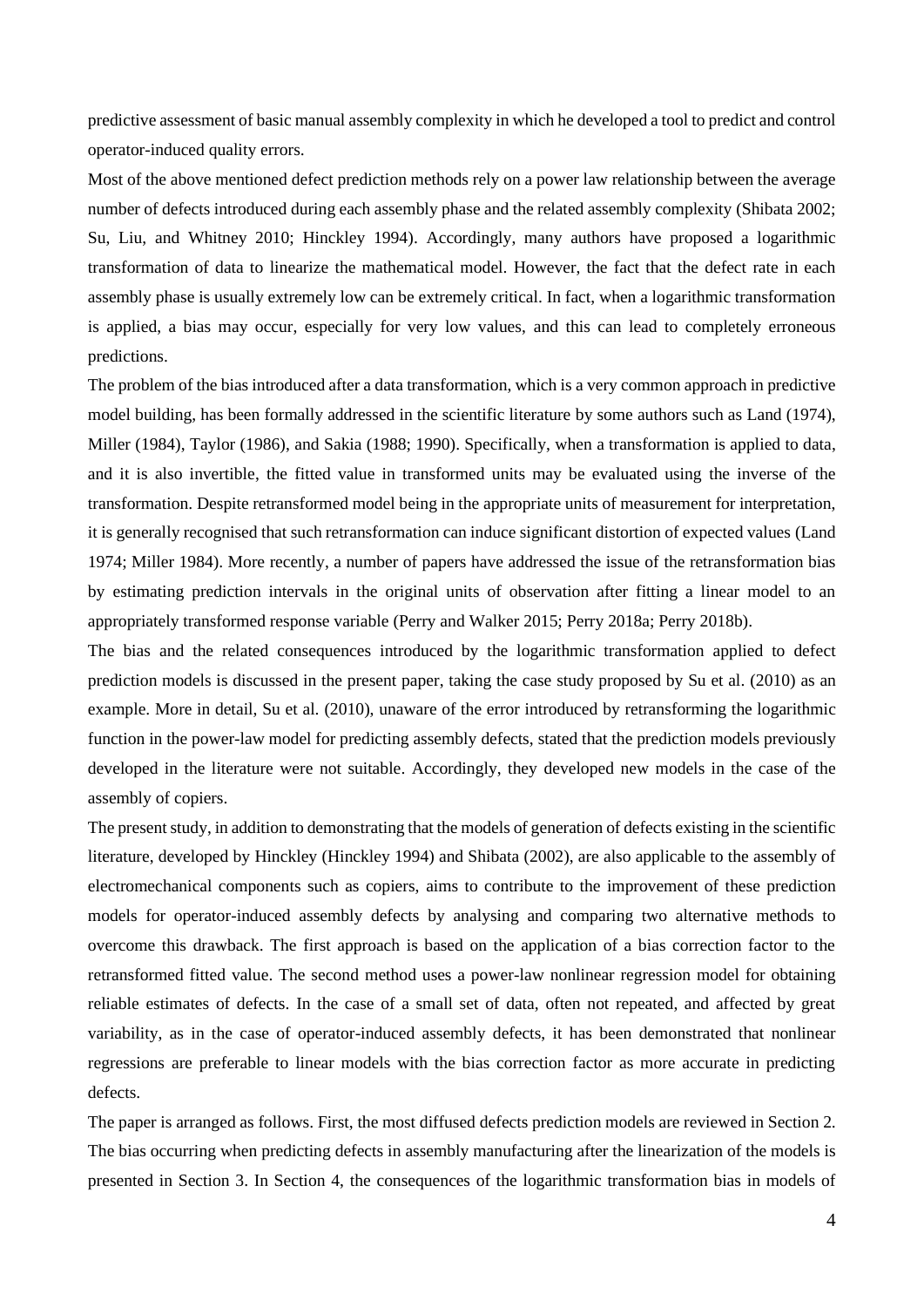defect generation are discussed. In Section 5, two methods to correct the bias are introduced and compared. Finally, Section 5 summarises the main findings of the paper and reports the final conclusions.

## **2 Defect prediction models**

The most diffused models used to predict operator-induced defects in assembly processes are reviewed in this section.

## **2.1 Hinckley's Model**

Hinckley, studying defects generated in semiconductor products, empirically found that the defects per unit (*DPU*) were positively correlated with the total assembly time and negatively correlated with the number of assembly operations (Hinckley 1994; Hinckley and Barkan 1995). He defined the assembly complexity factor (*Cf*) as:

$$
Cf = TAT - t_0 \cdot TOP \tag{1}
$$

where *TAT* is the total assembly time for the entire product, *TOP* is the total number of assembly operations, and *t<sup>0</sup>* is the threshold assembly time. The threshold assembly time was defined as the time required to perform the simplest assembly operation, which required a finite time for its execution. Hence, no defects are supposed to exist under the threshold assembly time. Hinckley found that the logarithms of the complexity and the corresponding defect rate showed a positive linear correlation, as can be observed in the following equation:

$$
\log DPU = K \cdot \log C f_p - \log C \tag{2}
$$

where C and K are coefficients obtained from a linear regression analysis.

#### **2.2 Shibata's Model**

Shibata (2002; 2003) applied Hinckley's model to the case of the assembly of Sony's home audio products, detailing it by subdividing the product assembly process into a series of workstations (Su, Liu, and Whitney 2010), defined through operation standard sheets. A certain number of job elements(Aft 2000), i.e., elementary operations, were identified in each workstation.

Shibata defined the process-based complexity factor of a generic workstation *i* as follows:

$$
Cf_{P,i} = \sum_{j=1}^{Na,i} SST_{i,j} - t_0 \cdot N_{a,i} = TAT_i - t_0 \cdot N_{a,i}
$$
 (3)

where  $N_{a,i}$  is the number of job elements in workstation *i*,  $SST_{ii}$  is the time spent on job element *j* in workstation *i*, *TAT<sup>i</sup>* is the total assembly time relevant to workstation *i*, and *t<sup>0</sup>* is the threshold assembly time (Shibata 2002). It should be noted that the assembly times, *SSTij,* are determined according to Sony Standard Time (*SST*), a time estimation tool commonly used for electronic products. *SST* is used to set the standard process time and estimate the required labour cost. Therefore, the Shibata prediction model is based on the standard times in which the operators should complete each job element, rather than the actual times of some specific operators.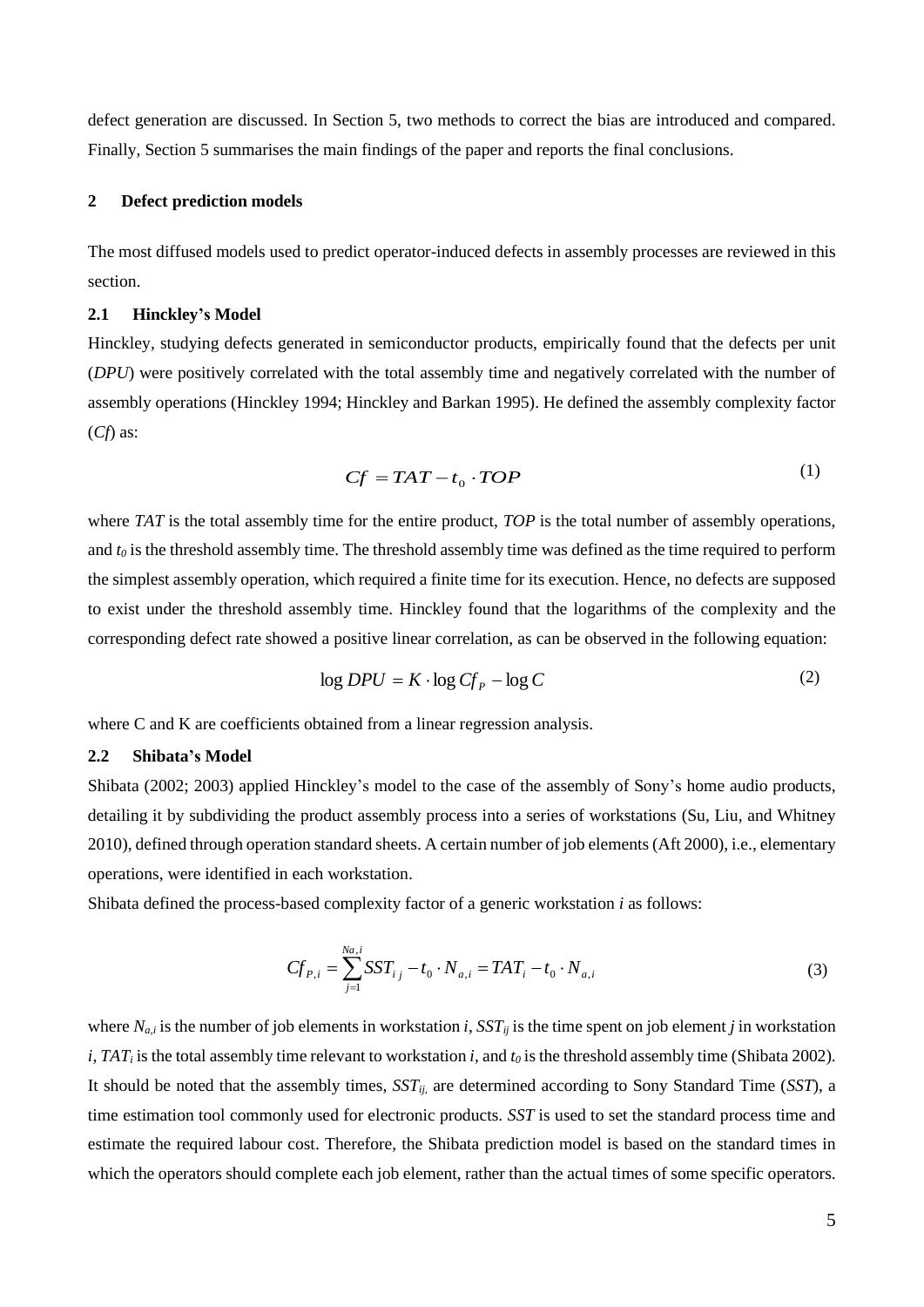Time standards allow accurate estimates to be obtained, but a good understanding of the system and significant practical experience are required (Aft 2000).

Correlation relationships between the process-based assembly complexity factor and DPU for each workstation *i* were derived as follows:

$$
\log DPU_i = K \cdot \log Cf_{P,i} - \log C \tag{4}
$$

$$
DPU_i = \frac{C f_{P,i}^K}{C}
$$
 (5)

where *C* and *K* are two regression coefficients obtained by applying linear regression to experimental data, according to the model in Eq. (2) (Shibata 2002).

In addition, Shibata remarked that the time related measures may not be able to capture all the sources of defects. For this reason, he also defined a design-based assembly complexity factor as follows:

$$
Cf_{D,i} = \frac{K_D}{D_i} \tag{6}
$$

where  $K_D$  is an arbitrary coefficient for calibration with process-based complexity;  $D_i$  refers to the ease of assembly (EOA) of workstation *i*, which is evaluated by means of the design method for assembly/disassembly cost-effectiveness (DAC) developed by Sony Corporation (Yamagiwa 1988).

Shibata found that the correlation relationships between design-based complexity and *DPU* can be expressed as follows:

$$
\log DPU_i = b \cdot \log Cf_{D,i} + \log a \tag{7}
$$

$$
DPU_i = a \cdot Cf_{D,i}^b \tag{8}
$$

where *a* and *b* are again coefficients that may be obtained by means of linear regression applied to experimental data, according to the model in Eq. (7) (Shibata 2002).

At this point, by combining Eqs. (4) and (7), Shibata derived the following bivariate prediction model:

$$
\log DPU_i = k_1 \cdot \log Cf_{P,i} + k_2 \cdot \log Cf_{D,i} + \log k_3 \tag{9}
$$

where  $k_1, k_2, k_3$  are again regression coefficients that may be obtained by linear regression (Shibata 2002). It is worth noting that Eq. (9) can also be written as:

$$
DPU_i = k_3 \cdot Cf_{P,i}^{k_1} \cdot Cf_{D,i}^{k_2}
$$
 (10)

where  $k_1, k_2, k_3$  may be obtained more correctly by means of a power-law nonlinear regression.

In fact, as will be demonstrated in Section 3, the logarithmic transformation applied to low values may introduce a significant bias into the linear regression, with resulting dramatic errors in the predictions (Osborne 2010).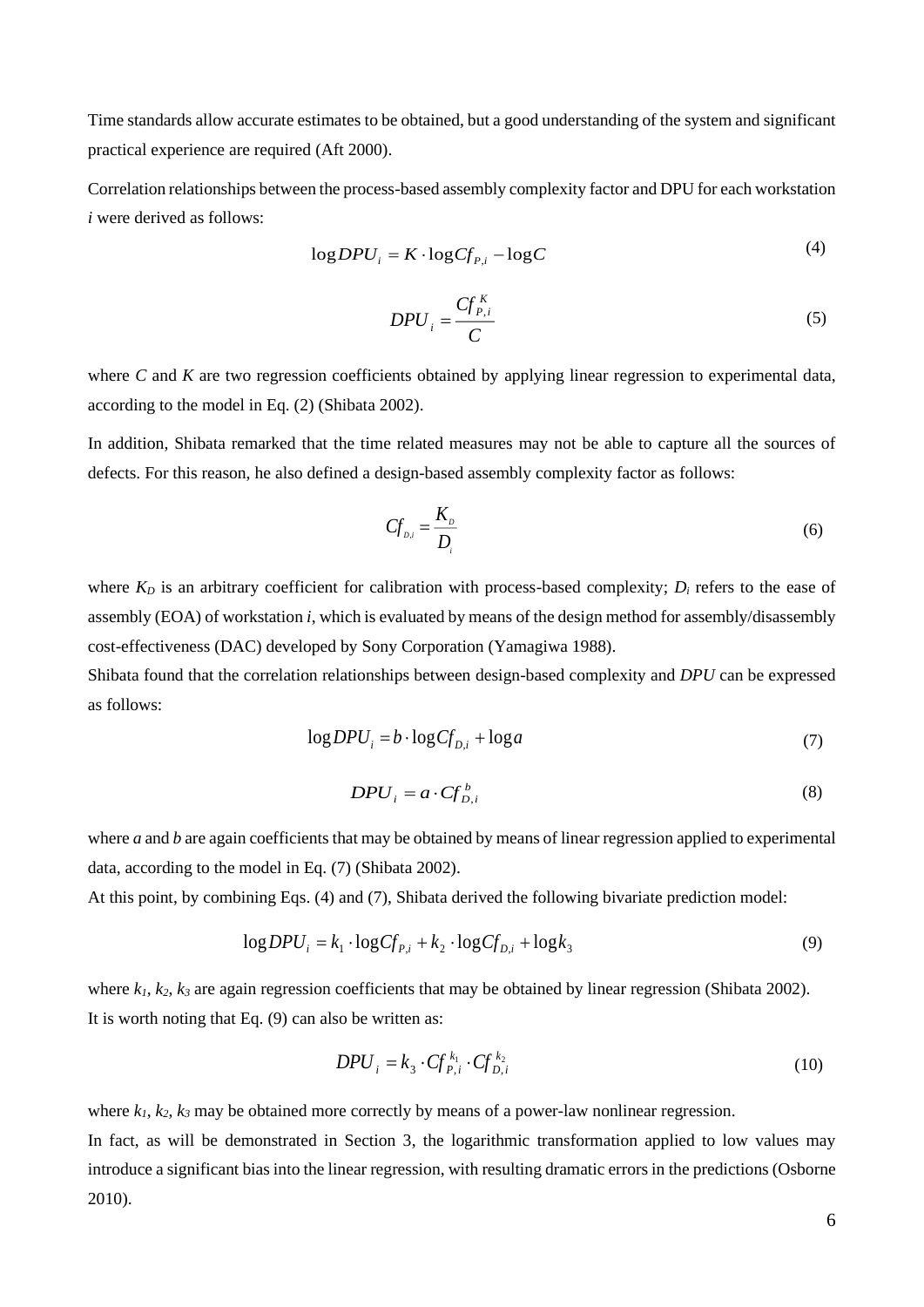## **2.3 Su's Model**

The aim of the work of Su et al. (2010) was to determine whether Shibata's model was also suitable for the copier industry. Once they had collected all the data, they made a regression analysis using SPSS® 13.0 software and selecting the power regression option. Consequently, a prediction model was derived, according to Eq. (9). The authors reported that the  $\mathbb{R}^2$  value of the obtained bivariate model was only 0.257, instead of 0.7 (the value obtained in Shibata's study for the case of audio equipment assemblies). This finding implied that Shibata's model was not appropriate for copiers (Su, Liu, and Whitney 2010). However, as will be demonstrated in Section 3, this conclusion was the consequence of an improper and misleading use of the SPSS® 13.0 software.

According to the unsatisfactory result of the prediction obtained using Shibata's model, Su et al. decided to redesign the assembly complexity factor evaluation methods to better satisfy the requirements of copiers (Su, Liu, and Whitney 2010). Specifically, a new process-based assembly complexity factor was formulated by considering Fuji Xerox Standard Time instead of Sony Standard Time and by integrating the time variation (Su, Liu, and Whitney 2010). Furthermore, the design-based complexity factor was redesigned by using the weights and the degree of difficulty associated to 11 design parameters chosen as criteria to evaluate the complexity of the design (Su, Liu, and Whitney 2010). As in the studies of Shibata (2002; 2003), Su et al. (2010) tested the correlation between each redesigned assembly complexity factor and the *DPU*, showing that the best regression function, in both cases, was a cubic polynomial model (Su, Liu, and Whitney 2010). In addition, the redesigned process- and design-based complexity factors were also integrated in a new bivariate prediction model, whose behaviour was confirmed to be again cubic (Su, Liu, and Whitney 2010). All the three new predictive models derived by Su et al. (2010) showed a significant increase in  $\mathbb{R}^2$  values compared to those obtained using the relative models proposed by Shibata, as shown in Table 1.

| <b>Table 1</b> – Comparison of the $\mathbb{R}^2$ values of the regression models applied to copier assembly, using Shibata |
|-----------------------------------------------------------------------------------------------------------------------------|
| and Su approaches (Su, Liu, and Whitney 2010).                                                                              |

|                                            | <b>Process-based complexity</b><br>factor | <b>Design-based complexity</b><br>factor | <b>Bivariate</b><br>model |
|--------------------------------------------|-------------------------------------------|------------------------------------------|---------------------------|
| <b>Prediction using Shibata's</b><br>model | $R^2 = 0.169$                             | $R^2 = 0.153$                            | $R^2 = 0.257$             |
| <b>Prediction using Su's</b><br>model      | $R^2 = 0.755$                             | $R^2 = 0.663$                            | $R^2 = 0.793$             |

## **3 The bias of logarithmic transformation in models of defect generation**

Most of the assembly defect prediction models proposed in literature apply logarithmic transformation to data in order to linearize the relationship between the *DPU*s and the related assembly complexity factors (Hinckley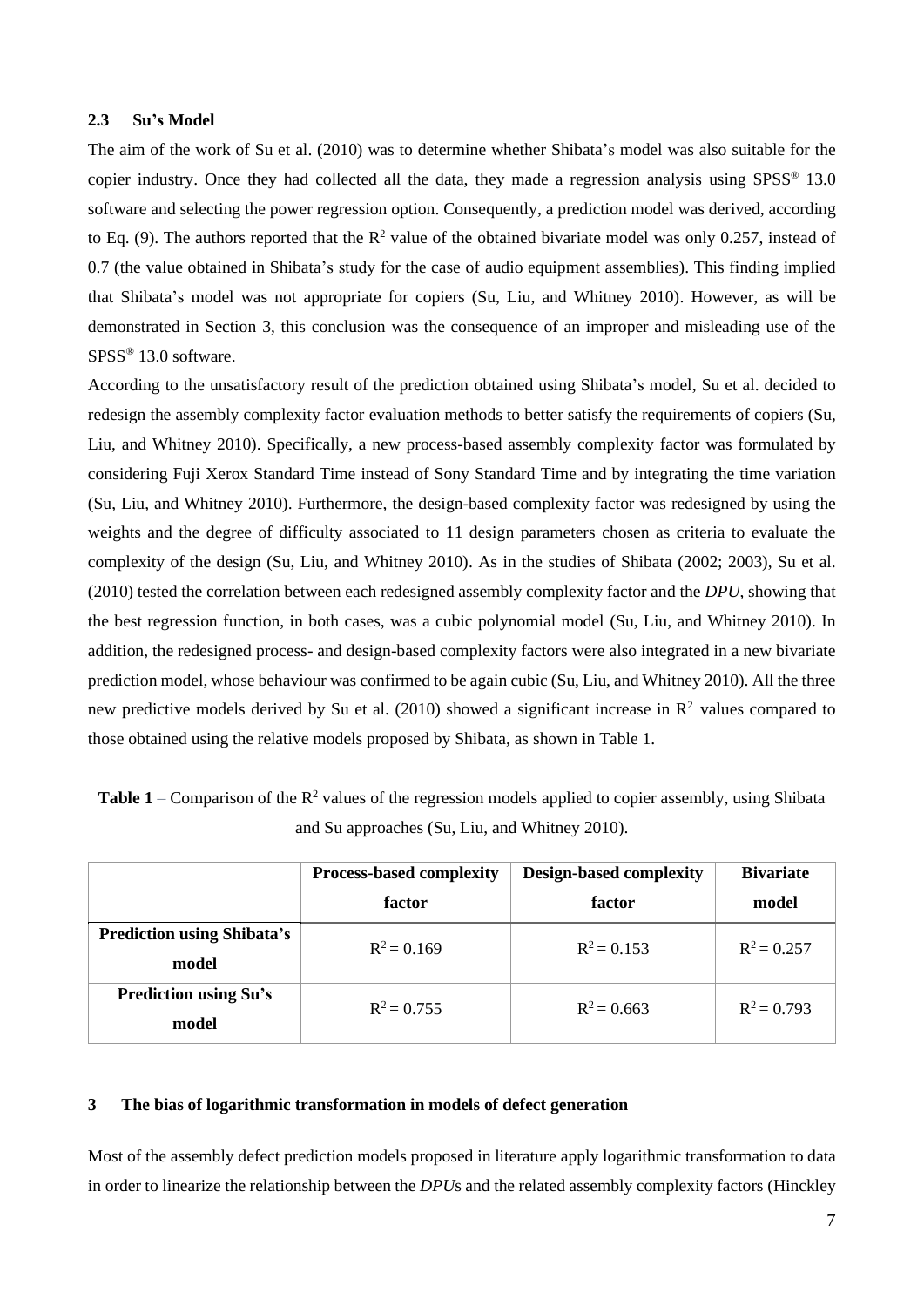1994; Shibata 2002; Su, Liu, and Whitney 2010). However, the extremely low defect rate at each assembly step can result in an undesirable effect. In fact, when a logarithmic transformation is applied, a bias can occur, especially for very low values, and this can lead to erroneous predictions. In this section, in order to demonstrate the bias of the logarithmic transformation in defect prediction models for assembly processes, the case study proposed by Su et al. (2010) has been adopted as an example.

As previously pointed out, in the work of Su et al. (2010), the correlation between the process-based complexity factor and the design-based complexity factor with *DPU* was analysed using the approach proposed by Shibata, both separately and in a bivariate model. The results of the regressions on copier data and the related  $\mathbb{R}^2$ , as obtained by Su et al. using the SPSS® 13.0 software, with the power regression option proposed by the software (Su, Liu, and Whitney 2010) (SPSS Inc. 2004), are reported in Table 2.

**Table 2** – Prediction models obtained by Su et al. (2010) for copier assembly using the approach proposed by Shibata and selecting the power regression option in SPSS® 13.0.

| n.  | Model                                                               | $\mathbf{R}^2$ |
|-----|---------------------------------------------------------------------|----------------|
|     | $DPU_i = 6.42 \cdot 10^{-5} C f_{pi}^{2.51}$                        | 0.169          |
| (2) | $DPU_i = 0.0785 C f_{Di}^{3.534}$                                   | 0.153          |
| (3) | $log(DPUi) = 1.525 \cdot log(Cfpi) + 1.935 \cdot log(Cfpi) - 3.432$ | 0.257          |



**Figure 1** – Curve fitting of *DPU* versus *Cf<sub>P</sub>* using logarithmic transformation and linear regression (see model (1) in Table 2) with copier assembly data (Su, Liu, and Whitney 2010).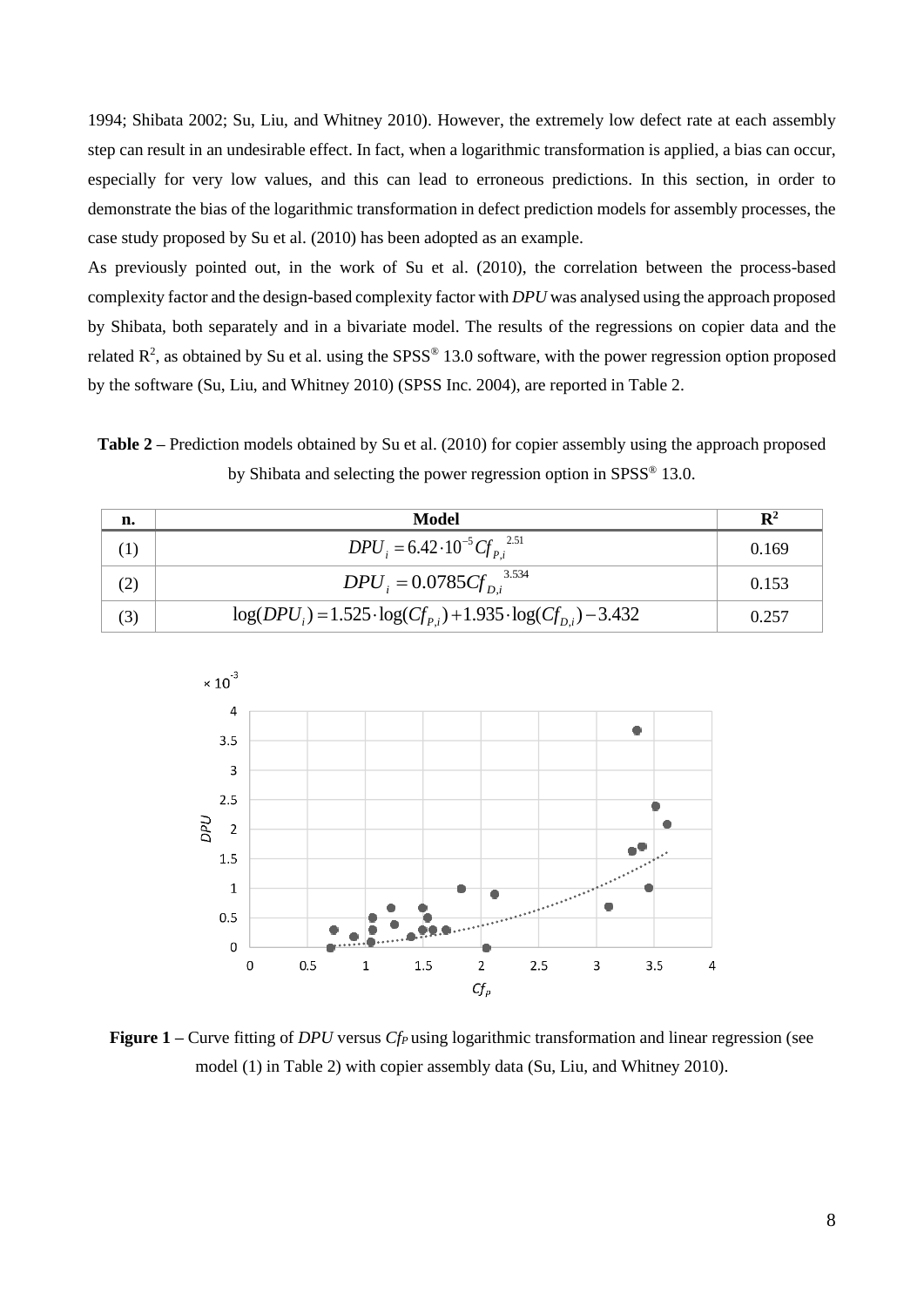

**Figure 2** – Curve fitting of *DPU* versus *Cf<sub>D</sub>* using logarithmic transformation and linear regression (see model (2) in Table 2) with copier assembly data (Su, Liu, and Whitney 2010).



**Figure 3 –** *DPU* residuals versus fitted values using logarithmic transformation and linear regression and considering *CfP* as the predictor (see model (1) in Table 2) with copier assembly data (Su, Liu, and Whitney 2010).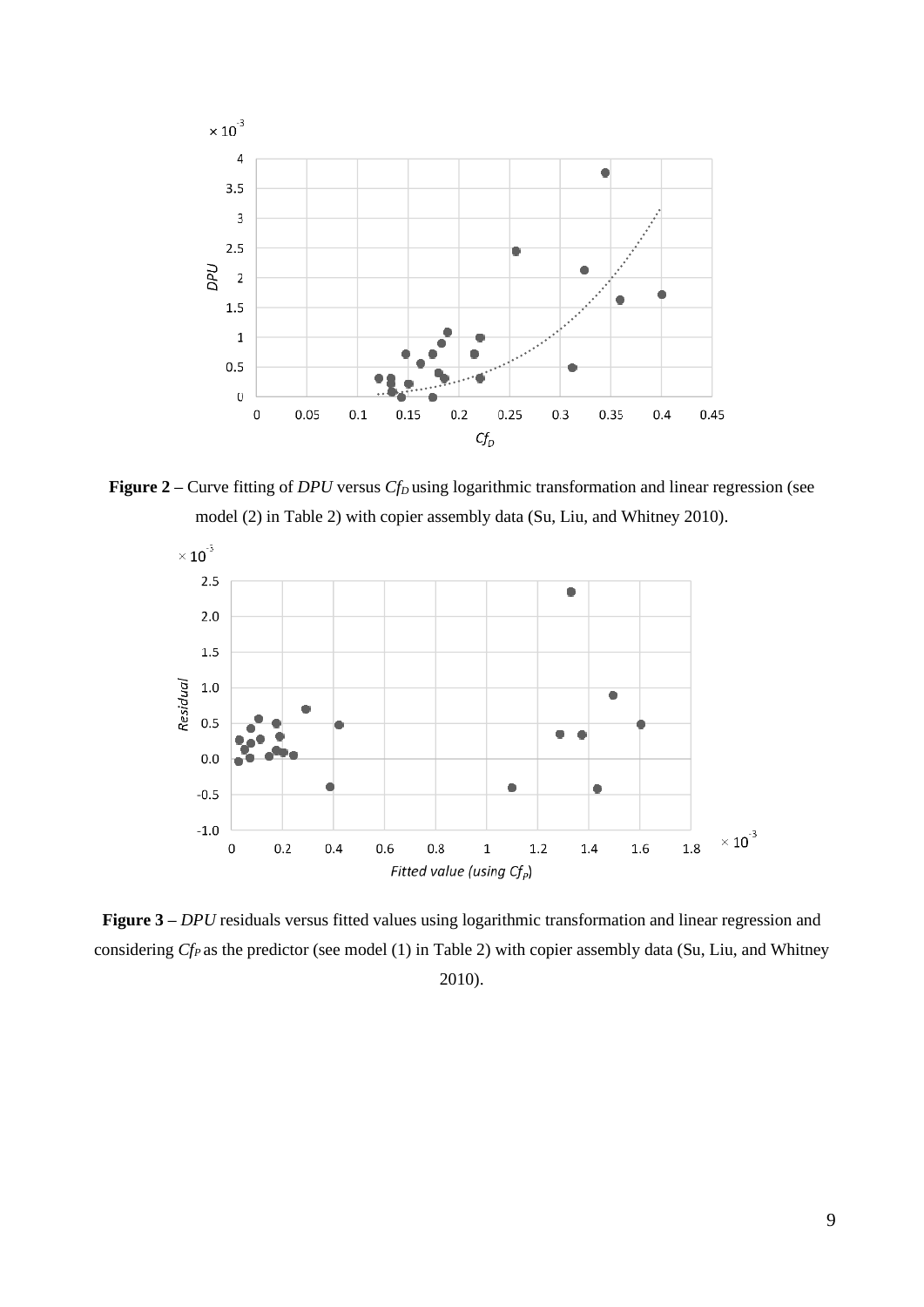

**Figure 4 –***DPU* residuals versus fitted values using logarithmic transformation and linear regression and considering *CfD* as the predictor (see model (2) in Table 2) with copier assembly data (Su, Liu, and Whitney 2010).

The models in Table 2 could appear correct to a hasty reader. However, as shown in Figure 1 and Figure 2, which illustrate the data and the fitting curves of model (1) and (2) in Table 2, the regression curves are shifted downwards, compared to the data dispositions, and do not seem to properly fit the data. Furthermore, the residual analysis of *DPU* versus the fitted values, considering *CfP,i* as the predictor (see Figure 3), and that of *DPU* versus the fitted values, considering *CfD,i* as the predictor (see Figure 4), using the logarithmic transformation and the linear regression with copier assembly data (Su, Liu, and Whitney 2010), show that the residual averages deviate from zero and several outliers appear. This is further confirmed by the very low values of  $R^2$  (see Table 2). This bias must be due to the algorithm that is used by SPSS<sup>®</sup> 13.0 (2004) for the calculation of the regression curve. In this software, the algorithm used for the calculation of the power regression model is based on the following equation:

$$
E(Y_t) = \beta_0 \cdot t^{\beta_1} \tag{11}
$$

where  $Y_t$  is the observed series  $(t=1,2,\ldots,n)$  and  $E(Y_t)$  is the expected value of  $Y_t$ . Furthermore, it is assumed that this nonlinear model (as well as the Compound, S, Growth and Exponential models) may be expressed in linear form by applying a logarithmic transformation, as shown in Eq. (12) (SPSS Inc. 2004):

$$
log(Yt) = log(E(Yt)) + \varepsilont
$$
\n(12)

with  $\mathcal{E}_t$  (*t*=1,...,*n*) being independently identically distributed *N* (0,  $\delta^2$ ).

Eq. (12) may also be rewritten as: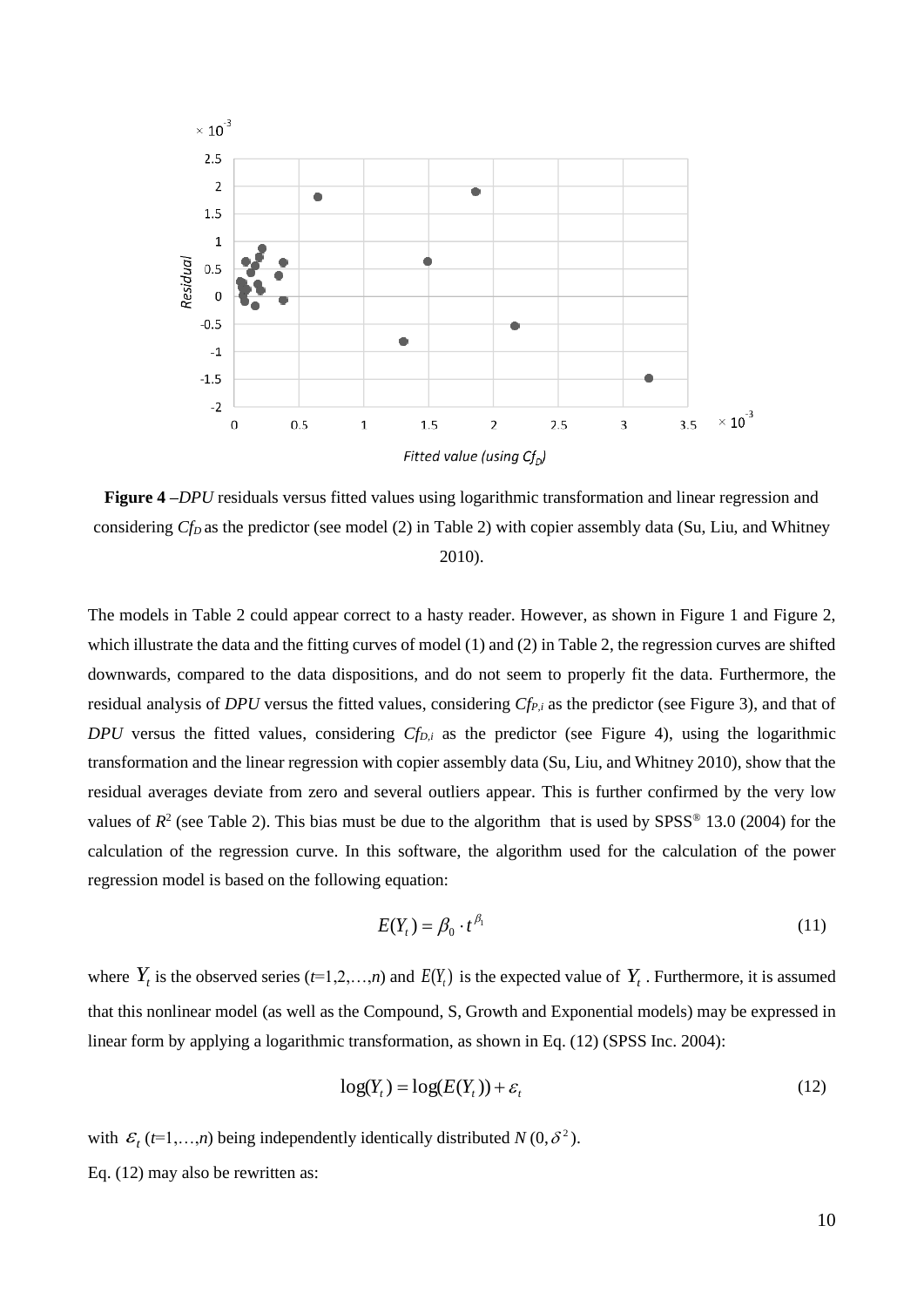$$
\log(Y_t) = \log \beta_0 + \beta_1 \cdot \log t + \varepsilon_t \tag{13}
$$

Once the power model has been expressed in linear form (see Eq. (13)), linear regression computational techniques can be applied.

It should be noted that this approach is also automatically implemented in other commercial software packages, such as, for example, Microsoft Excel (Liengme 2008).

As an example, Figure 5 shows the approach pursued by the software whereby log*DPU* versus log*Cf<sup>P</sup>* (see model (1) in Table 2) is plotted.



**Figure 5 –** Curve fitting for log*DPU* versus log*CfP*.

By applying the linear regression model of Eq. (13) to the data in Figure 5, the following regression curve is obtained:

$$
\log DPU_i = 2.51 \cdot \log C f_{P,i} - 9.65\tag{14}
$$

Eq. (14) can be transformed into the following power-law model:

$$
DPU_i = 6.42 \cdot 10^{-5} \, G_{P,i}^{2.51} \tag{15}
$$

which corresponds to model (1) anticipated in Table 2.

The same approach can be applied to the other two models, that is, models (2) and (3) in Table 2.

At this point, a question arises: *why do the fitting curves obtained by applying the approach proposed by Shibata (i.e., with logarithmic transformation) to copier assembly not seem to fit the data properly?* By analysing the data in Figure 1 and Figure 5 carefully, it can be noticed that the points that refer to the workstations where the *DPU*s are close to zero (see Figure 1) result to be more spaced-out downwards as one moves along the log-log scale (see Figure 5). On the other hand, the points corresponding to the workstations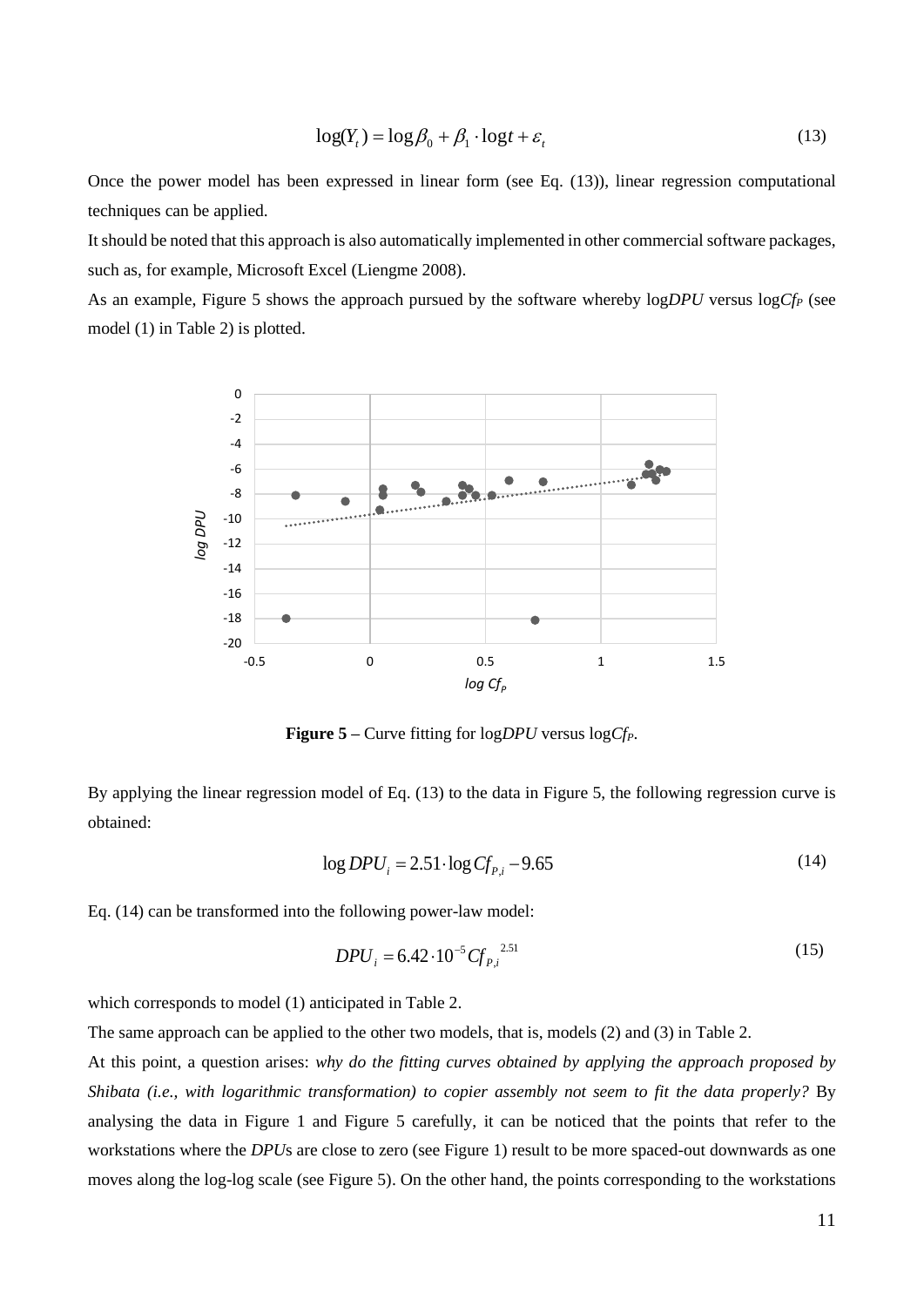with high *DPU* values become less spaced-out. The effect of the logarithmic transformation of the data is in fact that of both a downwards expansion of the positions of the workstations with low *DPU* values and of a compression of those of the workstations with high *DPU* values. Consequently, the regression curve is heavily biased towards low values (i.e., the lower part of the graphs in Figure 5 and, consequently, of that in Figure 1). In fact, the logarithmic transformation has a significant bias effect when applied to numbers between 0 and 1, as in the case of *DPU*s.

The problem caused by data transformations has been extensively studied in the literature (Land 1974; Miller 1984; Perry 2018a; Perry 2018b; Perry and Walker 2015; Sakia 1990; Sakia 1988). Formally speaking, the bias in the retransformed model can be explained using Jensen's Inequality. More specifically, Jensen's Inequality states that for a random variable *Z*:

$$
E[h(Z)] \ge h(E[Z) \tag{16}
$$

where  $h(\cdot)$  is a convex function (if  $h(Z)$  is concave, then the inequality is reversed) (Perry 2018b). A simple example involves the square-root transformation from the original units *Y* to the transformed units *Z*:  $\sqrt{Y} = Z$  $\sim D(\mu, \sigma^2)$ , where *D* is a distribution (often assumed normal). Thus,  $Y = Z^2 = h(Z)$  denotes its inverse. Then:  $E[Y] = E[h(Z)] = E[Z^2] = \mu^2 + \sigma^2 > h(E[Z]) = h(\mu) = \mu^2$ . Thus, the retransformation bias for a square-root transformation is  $E[Y] - h(E[Z]) = \sigma^2$ , or the variance of the transformed response, i.e., *Var*(*Z*).

In order to correct this bias, several authors have proposed reduced-bias point estimators (Taylor 1986; Sakia 1990; Sakia 1988; Perry 2018a; Perry 2018b; Perry and Walker 2015).

## **4 Consequences of logarithmic transformation bias on the prediction of assembly defects**

The obtained results suggest that using the proposed nonlinear models leads to a more accurate defect prevision, compared with models which apply a logarithmic transformation to data, as demonstrated in the case of copier assembly (Su, Liu, and Whitney 2010). One of the main consequences of the bias resulting from the linearization is that erroneous conclusions may be drawn. For instance, Su et al. (2010), unaware of the logarithmic transformation problem, suggested that the method proposed by Shibata (2002) was not suitable for their case study concerning assembly defect prediction. Accordingly, they redesigned new evaluation methods of the assembly complexity factors and, as a result, they developed a new prediction model (see Section 2). However, the predictions obtained applying the nonlinear regressions in the form proposed by Shibata (2002), as reported in Table 3, reveal that Shibata's model was also suitable for copier products and, more in general, for electro-mechanical products. For these reasons, the new prediction models proposed by Su et al. (2010) (see Eqs. (14), (15) and (16)) are not necessary and, additionally, as a result of their polynomial structure, fit perfectly from a mathematical point of view, but are difficult to interpret from the physical problem perspective.

#### **5 Alternative approaches to correct the logarithmic bias**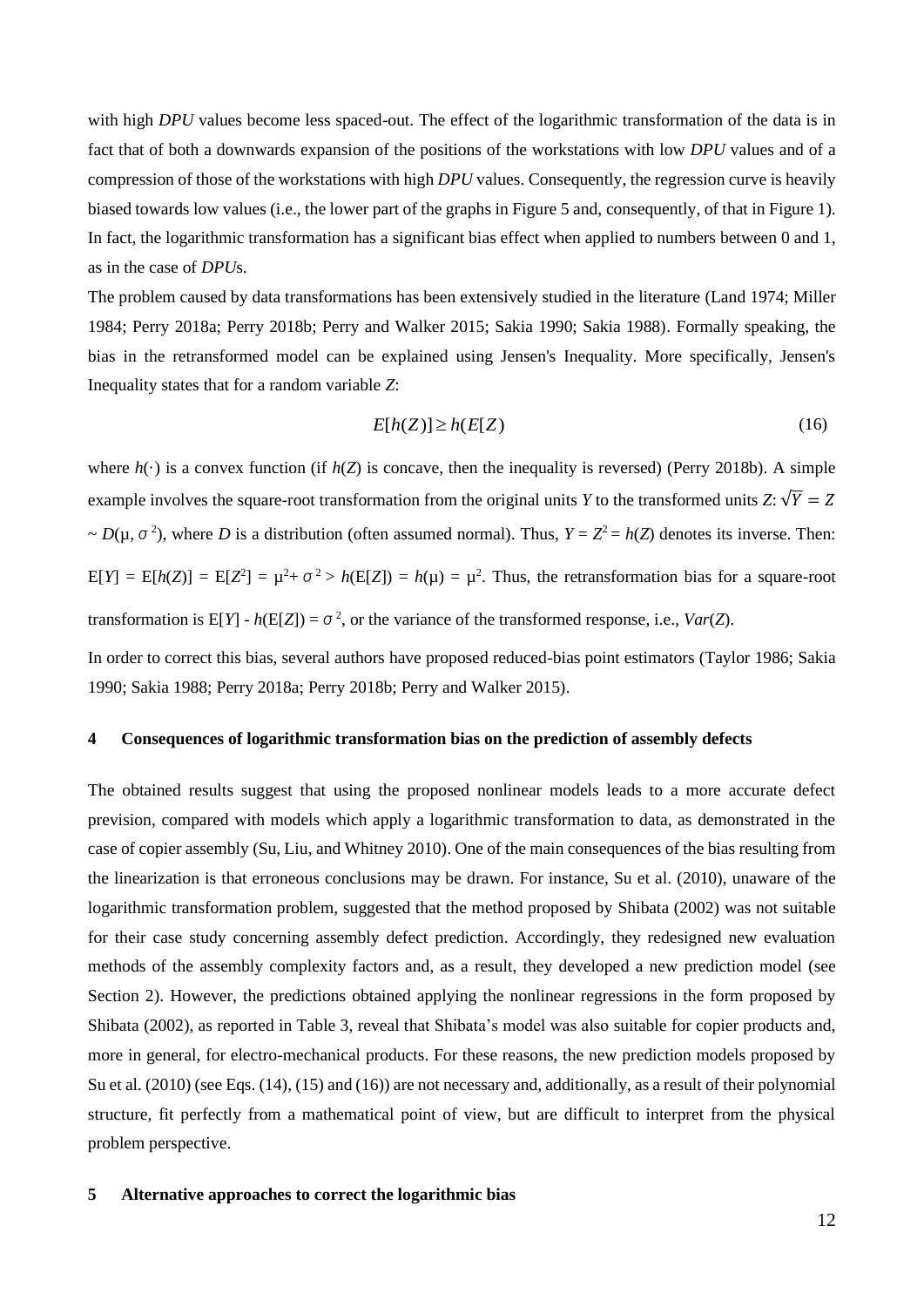## **5.1 Bias correction factor**

According to previous studies it can be demonstrated that, in order to correct the bias introduced when retransforming the linearized function in the power-law form, a bias correction factor can be easily applied to the retransformed fitted value (Perry 2018a; Perry 2018b; Perry and Walker 2015). Specifically, the natural logarithmic function which allows to transform the original units *DPU* into the transformed units *Z* can be formalized as:  $log DPU = Z \sim N(\mu, \sigma^2)$ . Then, the inverse transformation is:  $DPU = e^Z = h(Z)$ . Therefore, the exact closed-form expression for E[*DPU*] in this case is easily shown to be:

$$
E[DPU] = E[h(Z)] = E[e^{z}] = e^{(\mu + \sigma^2/2)} = e^{\mu} \cdot e^{\sigma^2/2} > h(E[Z]) = h(\mu) = e^{\mu}
$$
\n(17)

Thus, the retransformation bias for a natural logarithmic transformation is:

$$
E[DPU] - h(E[Z]) = e^{\mu} \cdot (e^{\sigma^2/2} - 1) \tag{18}
$$

Accordingly, the reduced-bias fitted values of the untransformed response would be computed as:  $e^{\hat{\mu}} \cdot e^{\hat{\sigma}^2/2}$ , where  $\hat{\mu}$  is the estimator for the mean of the transformed variable  $\log DPU$  and  $\hat{\sigma}$  is the estimator for the standard deviation of  $log DPU$  in homoschedastic conditions.

The multiplicative bias correction factor,  $e^{\sigma^2/2}$ , derived from Eq. (18), was applied to the set of data concerning the copier assembly (Su, Liu, and Whitney 2010). The fitted values obtained from the regressions specified in Table 2 have been corrected and the resulting curve fittings (see Figures 6 and 8) and residual plots (see Figures 7 and 9) are reported.



**Figure 6 –** Experimental data of copier assembly (Su, Liu, and Whitney 2010) and curve fitting of the reduced-bias fitted values of *DPU* versus *CfP* (obtained from model (1) in Table 2).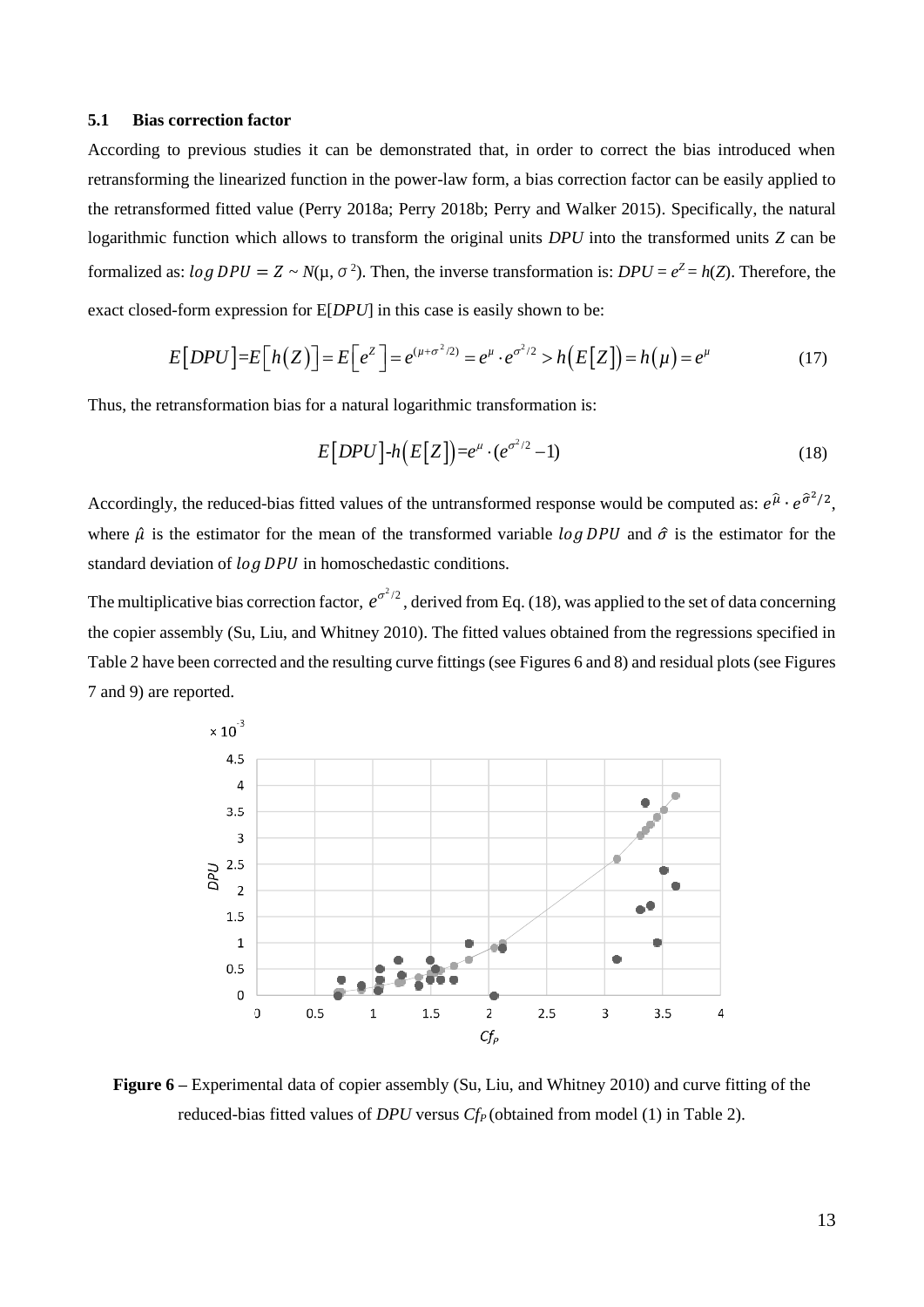

**Figure 7 –** *DPU* residuals versus reduced-bias fitted values considering *CfP* as the predictor (obtained from model (1) in Table 2) with copier assembly data (Su, Liu, and Whitney 2010).



**Figure 8 –** Experimental data of copier assembly (Su, Liu, and Whitney 2010) and curve fitting of the reduced-bias fitted values of *DPU* versus *CfD* (obtained from model (2) in Table 2).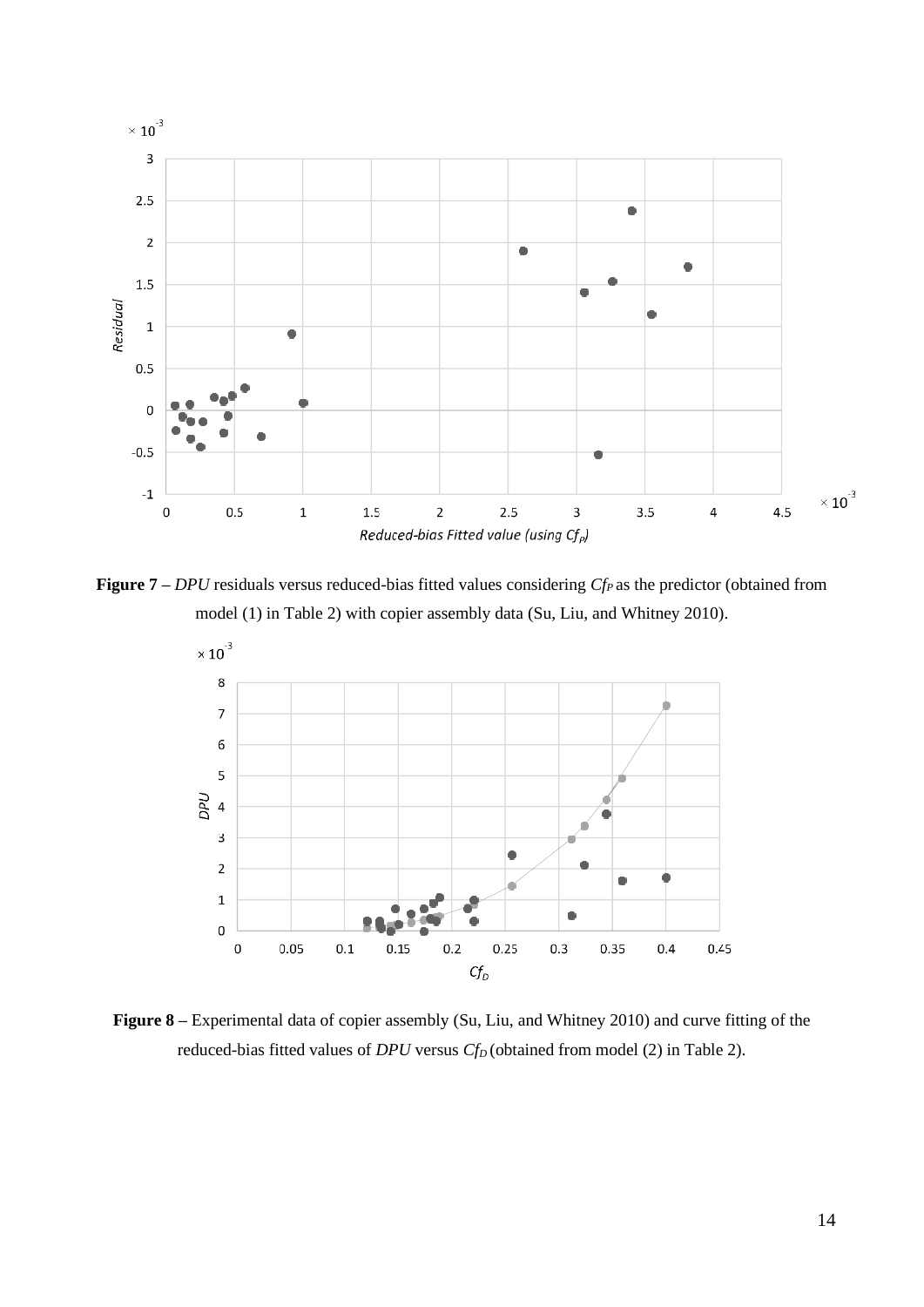

**Figure 9 –** *DPU* residuals versus reduced-bias fitted values considering *CfD* as the predictor (obtained from model (2) in Table 2) with copier assembly data (Su, Liu, and Whitney 2010).

As can be seen from Figures 6 and 8, the curves obtained by applying the bias correction factor fit very well with the experimental data up to a certain threshold (up to 2 for  $C_f^P$  and before the value of 0.25 for  $C_f^P$ ). As a result, residuals above these thresholds are higher than those obtained for lower complexity values (see Figures 7 and 9). The reasons for this upward shift of the curve from a certain threshold onwards must be sought in the actual structure of the experimental data. In fact, in the work of Su et al. (2010), the data set is small (less than thirty experimental data), and there are also few replicated data, especially for the higher values of complexity. Moreover, the data are characterized by an intrinsic internal variability. The combination of these factors justifies the above-mentioned trend of the curves.

The same approach was applied to the bivariate model, i.e., the model which include both the process and the design-based complexity factors (see model (3) of Table 2), and the related results will be discussed in the Section 5.3.

#### **5.2 Power-law nonlinear regression model**

In order to overcome the bias introduced by the logarithmic transformation, an alternative approach based on a nonlinear regression model is here proposed. In other words, the bias problem can be overcome by applying power-law regression models to a set of data with low *DPU* values, such as in the case of a copier assembly (Su, Liu, and Whitney 2010). To this aim, the three models in Table 2 have been redefined and, using the Minitab<sup>®</sup> software, the corresponding power regression models become:

$$
DPU_i = k_1 \cdot C f_{P,i}^{k_2} \tag{19}
$$

15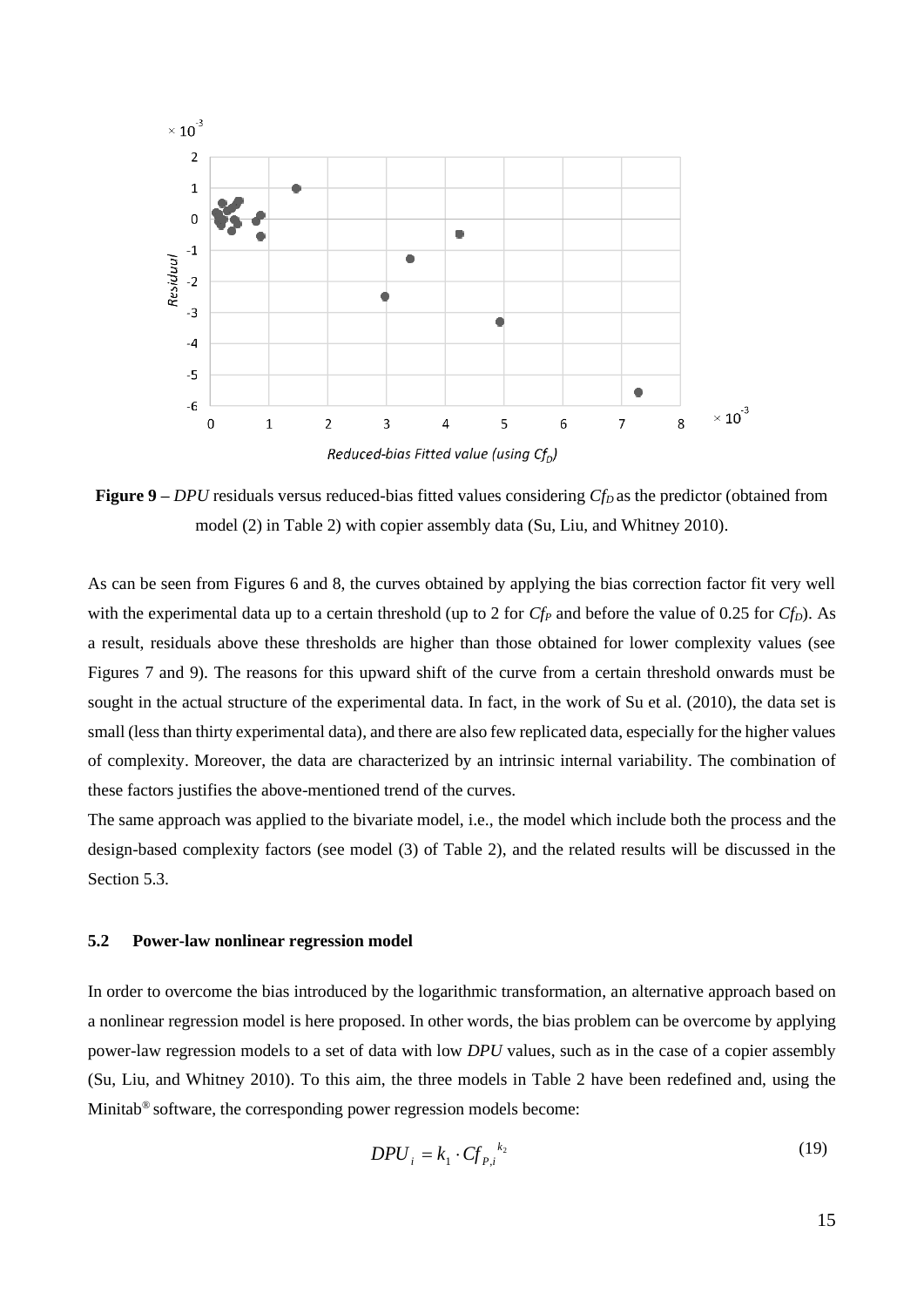$$
DPU_i = k_3 \cdot C f_{D,i}^{k_4} \tag{20}
$$

$$
DPU_i = k_s \cdot Cf_{P,i}^{k_6} \cdot Cf_{D,i}^{k_7}
$$
\n<sup>(21)</sup>

where  $k_1$ ,  $k_2$ ,  $k_3$ ,  $k_4$ ,  $k_5$ ,  $k_6$ ,  $k_7$  are regression coefficients obtained from power-law nonlinear regression models. The method used in Minitab® to determine the least squares estimation is the Gauss-Newton method. This method uses a linear approximation for the expectation function in order to iteratively improve an initial guess  $\theta^0$  for  $\theta$ , and the method then keeps improving the estimates until the relative offset falls below a prescribed threshold (Bates and Watts 1988).

First, according to the Gauss-Newton method, the new regression model for *DPU* versus *Cf<sup>P</sup>* (using the data in Figure 1) is obtained, as shown in Figure 10. Similarly, the data in Figure 2 are re-analysed and the new curve fitting for *DPU* versus *Cf<sup>D</sup>* is reported in Figure 11. In Figure 10 and 7, the 95% confidence and prediction interval bands are represented around the fitted curve.



**Figure 10 –** Curve fitting for *DPU* versus *Cf<sup>P</sup>* using power-law nonlinear regression with data produced by Su et al. (2010) (see Eq. (19)).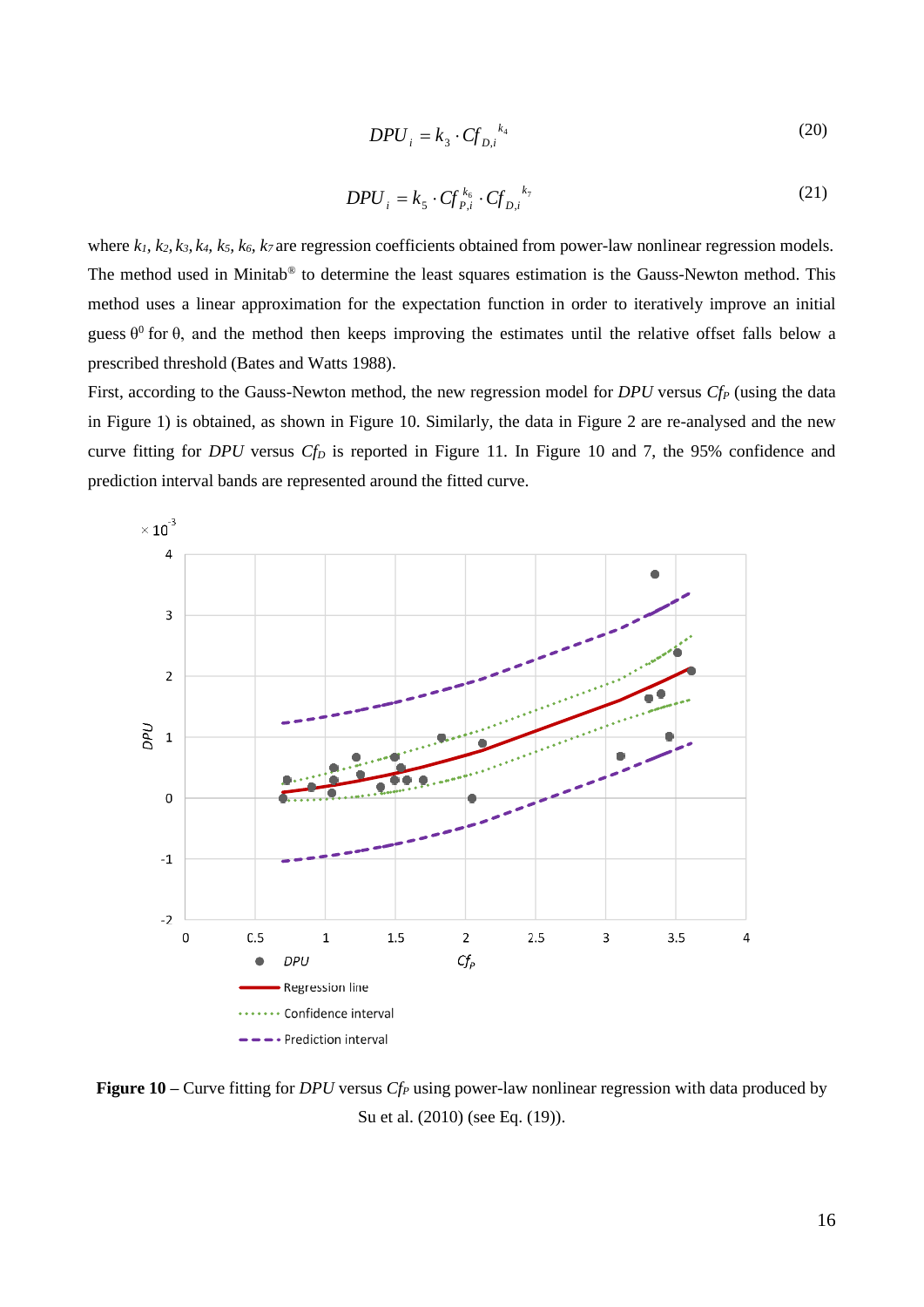

**Figure 11** – Curve fitting for *DPU* versus *Cf<sub>D</sub>* using power-law nonlinear regression with data produced by Su et al. (2010) (see Eq. (20)).



**Figure 12 –** Residuals of *DPU* versus fitted values using power-law nonlinear regression, considering *CfP* as a predictor and using data produced by Su et al. (2010) (see Eq. (19)).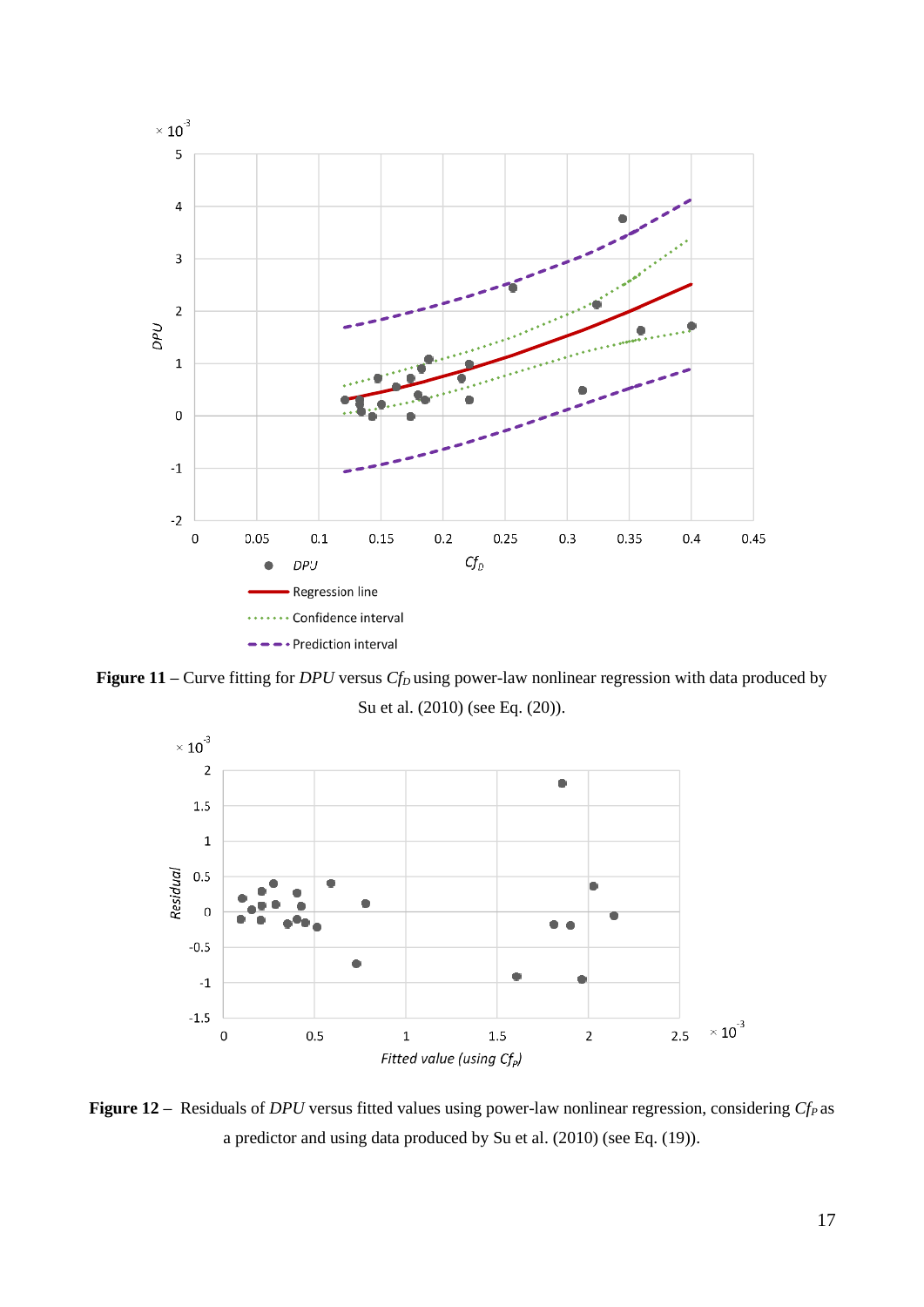

**Figure 13 –** Residuals of *DPU* versus fitted values using power-law nonlinear regression, considering *CfD* as a predictor and using data produced by Su et al. (2010) (see Eq. (20)).

As far as the bivariate model is concerned, the regression coefficients were estimated using the Minitab<sup>®</sup> software, and the related 3D surface plot is reported is illustrated in Figure 14. Furthermore, in Figure 15 the residuals of the bivariate nonlinear regression model can be visualized.



**Figure 14 –** 3D surface plot of *DPU* against *Cf<sup>P</sup>* and *Cf<sup>D</sup>* (experimental points of the workstations pertaining to the copier assembly process (see also Su et al. (2010)) and the theoretical model (see Eq. (21)).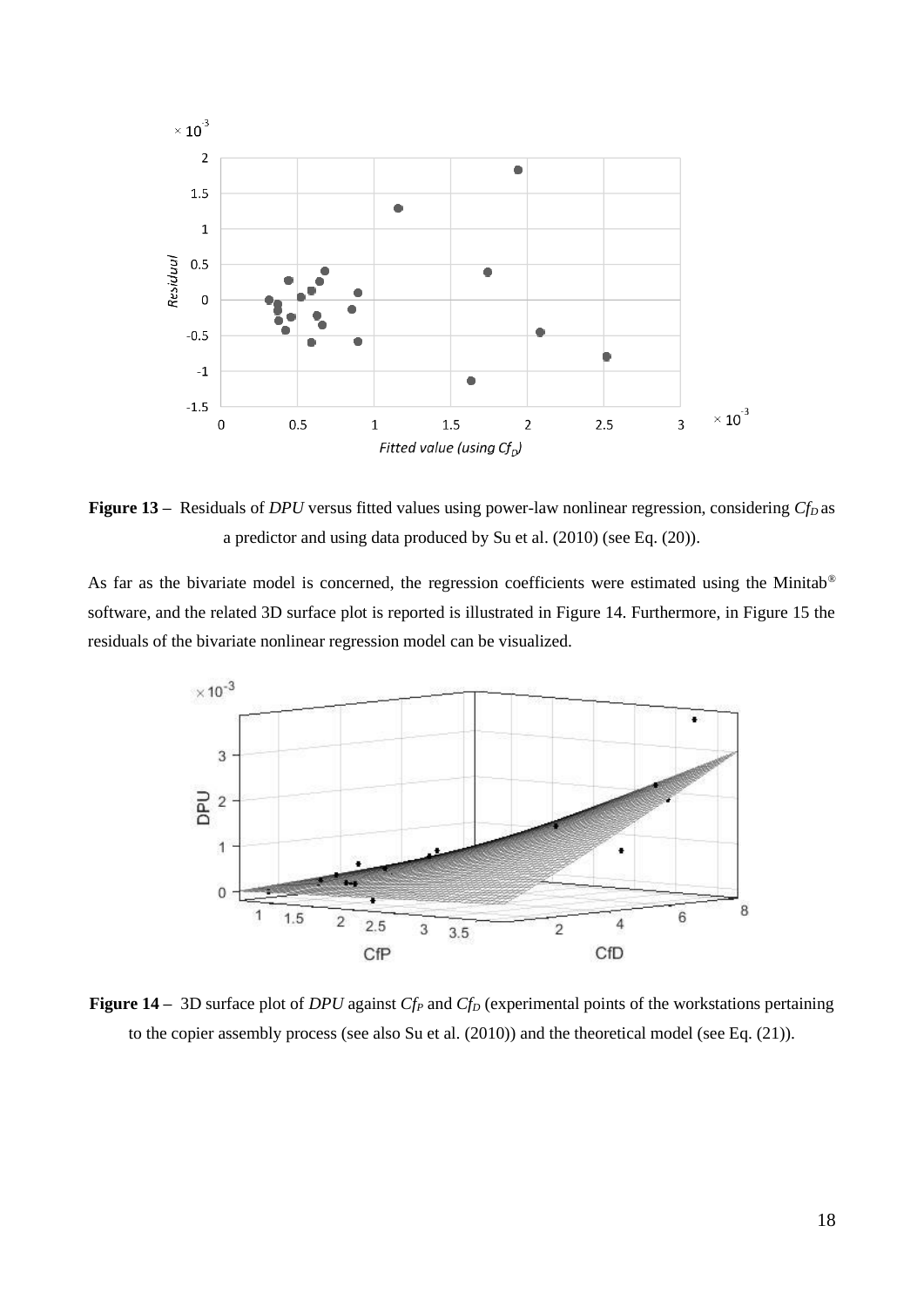

**Figure 15 –** Residuals of *DPU* versus fitted values using power-law nonlinear regression, considering *Cf<sup>P</sup>* and *Cf<sub>D</sub>* as predictors with data produced by Su et al. (2010) (see Eq. (21)).

## **5.3 Comparison between methods**

In order to compare the two different methods, i.e., the linear regression with a bias correction factor and the power-law nonlinear regression, with respect to the simple linear regression, all the regression curves are reported in Table 3 in the original units. Models (1a), (2a) and (3a) refers to the re-transformed model after having performed the linear regression, models (1b), (2b) and (3b) refers to the re-transformed model after having performed the linear regression with a bias correction factor. Finally, models (1c), (2c) and (3c) refers to the nonlinear regression model.

At this point, a consideration must be expressed on goodness-of-fit statistic to assess the adequacy of the models. When dealing with nonlinear regression, using the  $R^2$  as a goodness-of-fit statistic is not recommended (Spiess and Neumeyer 2010; Kvålseth 1983; Bates and Watts 1988). In fact,  $R^2$  is based on the underlying assumption that the regression is linear. Instead, in nonlinear regression, the addition of the residual sum of squares and the regression sum of squares is not equal to the total sum of squares (Draper and Smith 1998; Bates and Watts 1988; Devore 2011). As a result,  $R^2$  for nonlinear models may not fall between 0 and 100%. This phenomenon was demonstrated by Spiess and Neumeyer (2010). They performed thousands of simulations and confirmed that using  $\mathbb{R}^2$  to evaluate the fit of nonlinear models leads to incorrect conclusions (Spiess and Neumeyer 2010). Kvålseth proved that, for the case of nonlinear models, such as power models and the exponential models frequently used in behavioural sciences, the  $R<sup>2</sup>$  measure is often subject to incorrect calculations and misinterpretations, thus producing potentially misleading results (Kvålseth 1985; Kvålseth 1983).

In order to overcome this misleading use of  $\mathbb{R}^2$ , the authors suggest using the S value as a goodness-of-fit statistic. The *S* value, known both as the standard error of the regression and as the standard error of the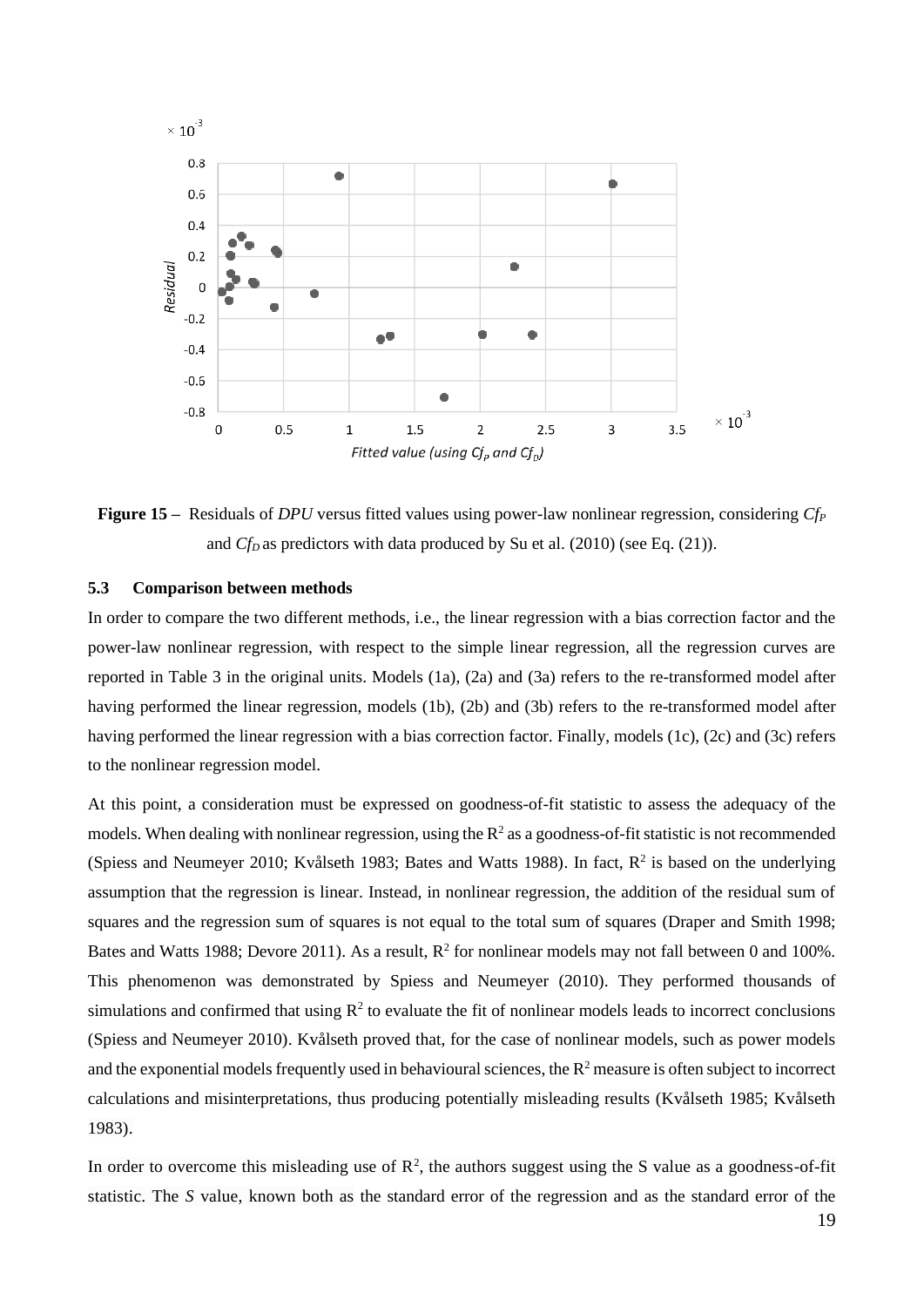estimate, represents the average distance that the observed values fall from the regression line, according to Eq. (22):

$$
S = \sqrt{\frac{RSS}{N - P}}
$$
 (22)

where *RSS* is the sum of squared residuals (according to Eq. (23)), *N* is the number of observations and *P* is the number of free parameters.

$$
RSS = \sum_{i=1}^{N} (e_i)^2 = \sum_{i=1}^{N} (y_i - \hat{y}_i)^2
$$
 (23)

where *i* falls between 1 and *N*, i.e., the total number of observations;  $e_i$  is the residual of an observation;  $y_i$  is the *i*-th observed response variable and  $\hat{y}$  is the *i*-th fitted response.

Therefore, in order to evaluate the goodness of fit of the nonlinear regression models, smaller values of *S* are desirable because in this way the observations would fall closer to the fitted line. In addition, the regression residuals should be randomly distributed, because in this way the nonlinear model would not present a systematic bias (Devore 2011).

**Table 3** – Comparison between predictions, *S* values (to be multiplied by  $10^{-4}$ ) and *D* values (to be multiplied by 10<sup>-6</sup>) obtained by applying (a) the linear regression after the logarithmic transformation of data, (b) the linear regression after the logarithmic transformation of data with the bias correction factor, (c) power-law nonlinear regression, (c\*) generalized Poisson power-law nonlinear regression to the data produced by Su et al. (2010).

| n.      | <b>Predictor</b>  | <b>Regression curve</b>                                                      | S value $(\times 10^{-4})$ | D value ( $\times$ 10 <sup>-6</sup> ) |
|---------|-------------------|------------------------------------------------------------------------------|----------------------------|---------------------------------------|
| (1a)    | $C\!f_P$          | $DPU_i = 6.42 \cdot 10^{-5} C f_{\nu i}^{2.51}$                              | 6.46                       | 9.18                                  |
| (1b)    | $C\!f_P$          | $DPU_i = 1.53 \cdot 10^{-4} C f_{pi}^{2.51}$                                 | 9.49                       | 19.80                                 |
| (1c)    | $C\!f_P$          | $DPU_i = 1.88 \cdot 10^{-4} C f_{pi}^{1.90}$                                 | 5.43                       | 6.49                                  |
| (2a)    | $C\!f_D$          | $DPU_i = 8.66 \cdot 10^{-2} C f_{\text{ns}}^{3.6}$                           | 8.02                       | 13.51                                 |
| (2b)    | $Cf_D$            | $DPU_i = 1.97 \cdot 10^{-1} C f_{Di}^{3.6}$                                  | 15.80                      | 52.15                                 |
| (2c)    | $Cf_D$            | $DPU_i = 1.24 \cdot 10^{-2} C f_{Di}^{1.74}$                                 | 6.49                       | 8.83                                  |
| (3a)    | $C_f$ and $C_f$   | $DPU_i = 2.74 \cdot 10^{-6} \cdot C f_{pi}^{-1.15} \cdot C f_{pi}^{-3.22}$   | 11.10                      | 25.89                                 |
| (3b)    | $Cf_P$ and $Cf_D$ | $DPU_i = 1.44 \cdot 10^{-5} \cdot C f_p^{-1.15} \cdot C f_n^{3.22}$          | 18.80                      | 74.25                                 |
| (3c)    | $C_f$ and $C_f$   | $DPU_i = 2.86 \cdot 10^{-5} \cdot C f_{P_i}^{1.28} \cdot C f_{D_i}^{1.49}$   | 3.36                       | 2.38                                  |
| $(3c*)$ | $Cf_P$ and $Cf_D$ | $DPU_i = 7.68 \cdot 10^{-5} \cdot C f_{P_i}^{1.145} \cdot C f_{D_i}^{1.032}$ |                            | 2.47                                  |

As can be seen from Table 3, in which the *S* value of each model, calculated according to Eq. (22), is reported, the nonlinear regression models have a lower *S* value than the two linear regression models performed after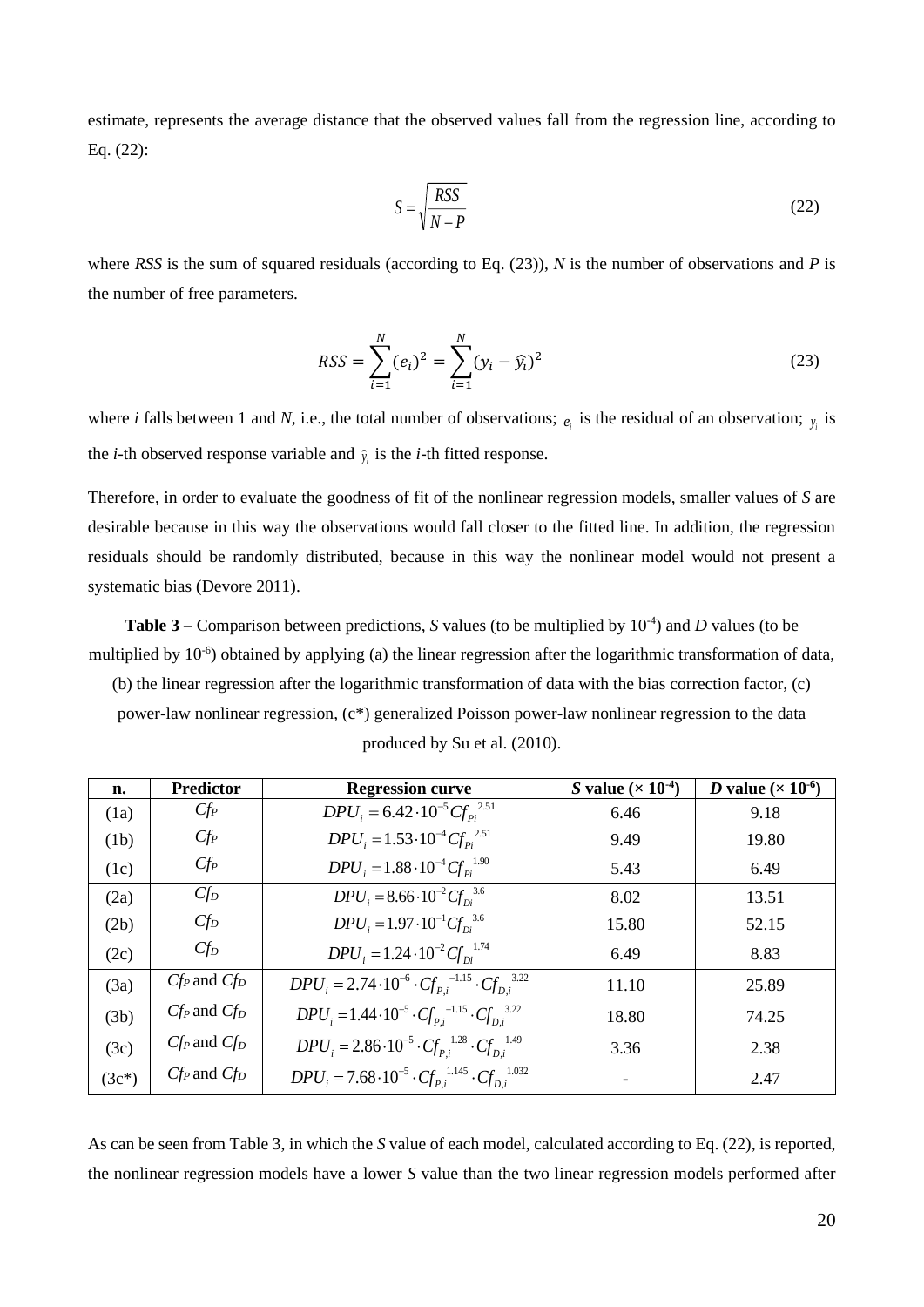the logarithmic transformation of data (see *S* value of models (1c), (2c) and (3c) compared to others. This result shows that, on average, the nonlinear regression models leads to smaller residuals with respect to other models. More specifically, plotting on the same graph the models (1a), (1b) and (1c) (see Figure 16) and models (2a), (2b) and (2c) (see Figure 17), it is evident that nonlinear regression models fit better with the experimental data. In fact, although the models in which the bias correction factor is introduced (see models (1c), (2c) and (3c)) are moved upwards compared to the respective models without correction (see models (1a), (2a) and (3a)) and improve residual plots as the residual averages no longer deviate from zero (compare Figures 3 and 4 with Figures 7 and 9), they present some peculiarities. Focusing on Figure 16, it is noticeable that up to the value 1.7 of *Cf<sub>P</sub>* the two alternative models used to correct the bias introduced by the linearization, i.e., model (1b) and (1c) exactly match. Above this value, model (1c) moves upwards. Similarly, in Figure 17, up to the value 0.25 of *CfD*, the models (2b) and (2c) are very similar. However, from this threshold onwards the model (2c) deviates from the other. As anticipated in Section 5.1, the upward shift of the linear models with bias correction factors (models (1c), (2c) and (3c)) is to be attributed to the small dataset, to the lack of replicated data, especially for higher values of complexity and the intrinsic internal variability of data. Accordingly, the nonlinear regression models are to be preferred when having data similar to those used in the work of Su et al. (2010).



**Figure 16** – Comparison of curve fitting for *DPU* versus *Cf<sub>P</sub>* using linear regression (model (1a) in Table 3), linear regression with bias correction factor (model (1b) in Table 3), and power-law nonlinear regression (see model (1c) in Table 3) with data produced by Su et al. (2010).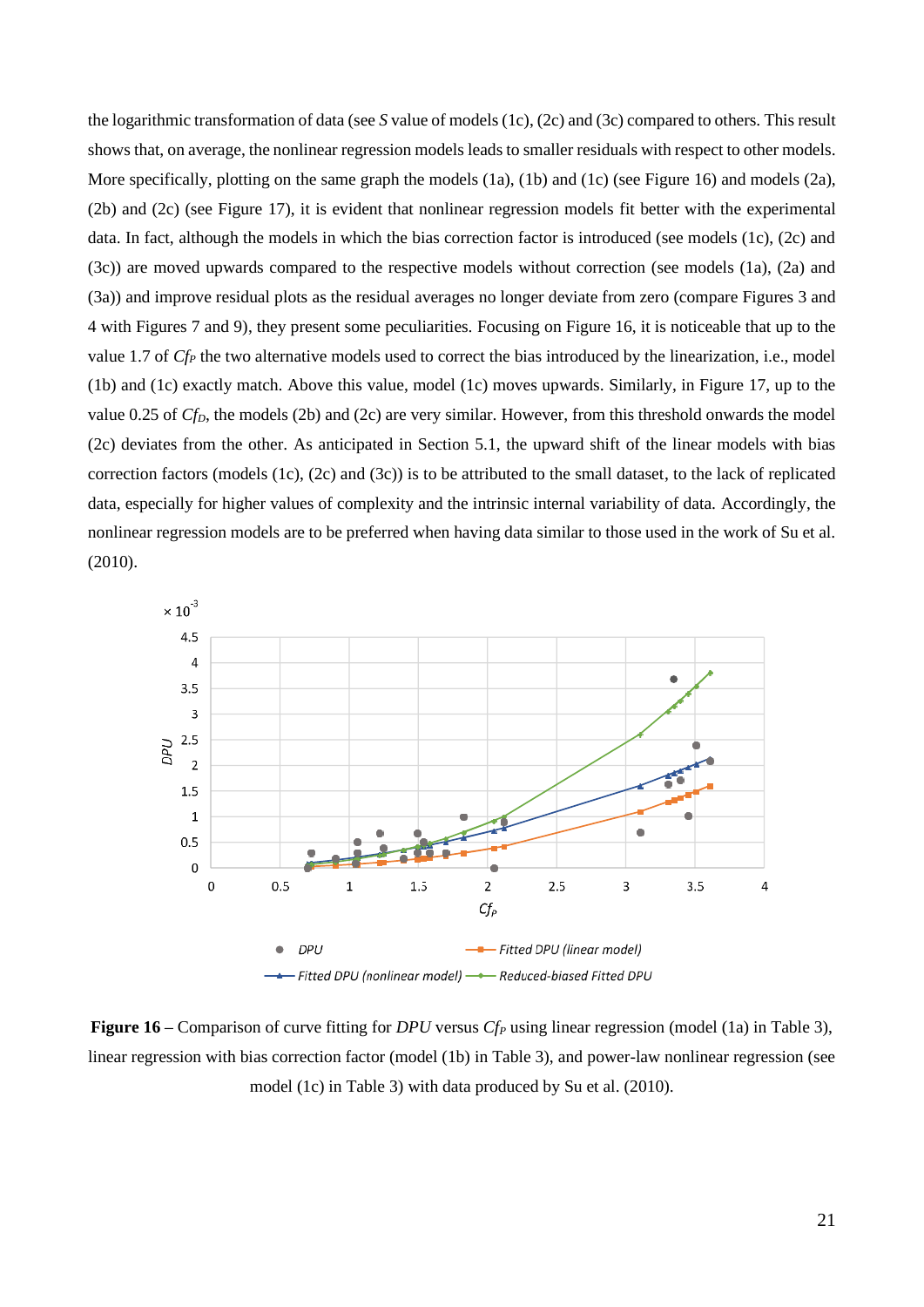

**Figure 17 –** Comparison of curve fitting for *DPU* versus *Cf<sup>D</sup>* using linear regression (model (2a) in Table 3), linear regression with bias correction factor (model (2b) in Table 3), and power-law nonlinear regression (see model (2c) in Table 3) with data produced by Su et al. (2010).

Finally, analysing in detail the best suitable models for this dataset, i.e., the non-linear models, and their residual plots (see Figures 12, 13 and 15), it is evident that heteroscedasticity occurs. However, heteroscedasticity is physiological for counts, as in this case for *DPU*s, as variability increases with the growth of *DPU*s. It is worth remarking that the introduction of both the design-based and the product-based complexity factor in the bivariate prediction model (model (3c) in Table 3) contributes to reducing the heteroscedasticity with respect to the models with single predictors (models (3a) and (3b) in Table 3). Indeed, Figure 15 reveals that the maximum residual values are significantly reduced in comparison to those of models (3a) and (3b), illustrated in Figures 12 and 13.

In such a case, namely when the least squares assumption of constant variance in the residuals is violated due to the use of count data in the response, a generalized nonlinear regression approach can be performed using a response distribution that has the characteristics of the variance as a function of the mean, a property commonly associated with count data (Seber and Wild 1989). Among all possible response distributions, the most appropriate for this case study are the Poisson and the Negative Binomial distributions or the Gamma distribution as a continuous response distribution. Consequently, the generalized power-law nonlinear regressions were performed, and the estimates of the model parameters obtained using the three different response distributions were not significantly different from each other. In the model (3c\*) in Table 3, by way of example, the parameters of the bivariate model estimated using the generalized Poisson nonlinear regression are reported. In addition, the residuals of the performed generalized Poisson nonlinear regression are shown in Figure 18. Since the generalized nonlinear regression is a refinement of the classical regression, the authors decided to implement it exclusively for the bivariate model, which is the complete model to be used for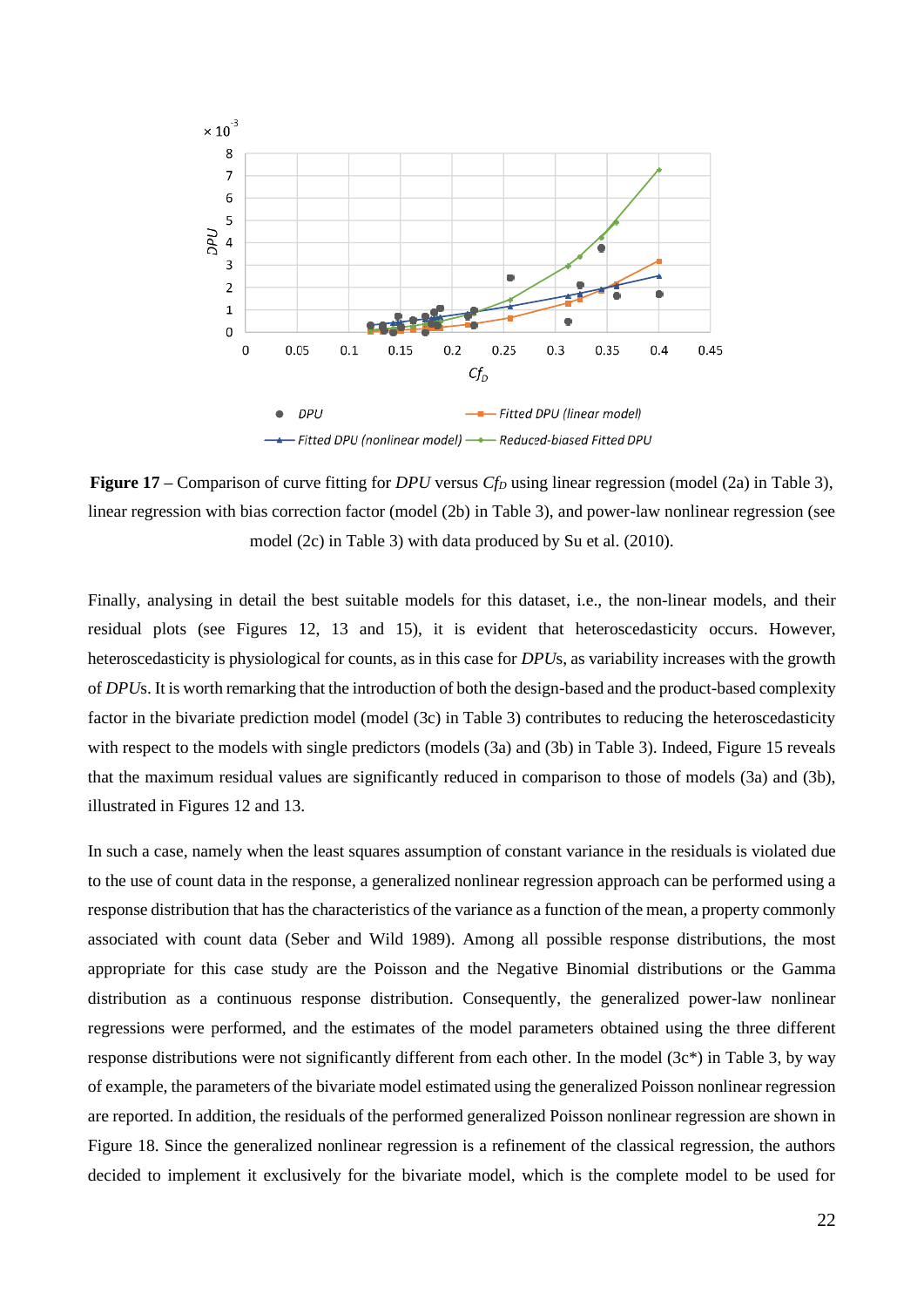predicting defects that presents the lowest heteroscedasticity, as mentioned above. However, it should be noted that the generalized nonlinear regression could also have been used for estimating the parameters of the models (3a) and (3b) in Table 3. When residuals do not follow a Normal distribution, as in the case of the generalized nonlinear regression model, the use of a standard residuals-based measurement, such as *S* value, may be inappropriate (McCullagh and Nelder 1989). For that reason, in Table 3, the deviance value *D* of each model is reported in order to compare the model  $(3c^*)$  with the others. Indeed, the deviance is a goodness-of-fit statistic that generalizes the sum of squares of residuals in ordinary least squares to cases where model-fitting is achieved by maximum likelihood, as for generalized linear models (McCullagh and Nelder 1989). In the case of normal distribution of residuals, the deviance is calculated using Eq. (23). For the generalized Poisson power-law nonlinear regression of model (3c\*), *D* value is calculated according to Eq. (24):

$$
D = \sum_{i=1}^{N} 2 \cdot (y_i \cdot \log \frac{y_i}{\hat{y}_i} - y_i + \hat{y}_i)
$$
 (24)

As shown in Table 3, the nonlinear bivariate models (3c) and (3c\*) have very close deviance values, which are lower than those of all the other models.



**Figure 18 –** Residuals of *DPU* versus fitted values using generalized Poisson power-law nonlinear regression, considering *Cf<sup>P</sup>* and *CfD* as predictors with data produced by Su et al. (2010) (see model (3c\*) in Table 3).

#### **6 Conclusion**

Defect prevention and elimination are increasingly being adopted in the manufacturing field, since defects can affect the final quality and cost of products to a great extent. A lower defect rate is required above all in the assembly process, where the continuously shortening product life cycles require a faster response speed as well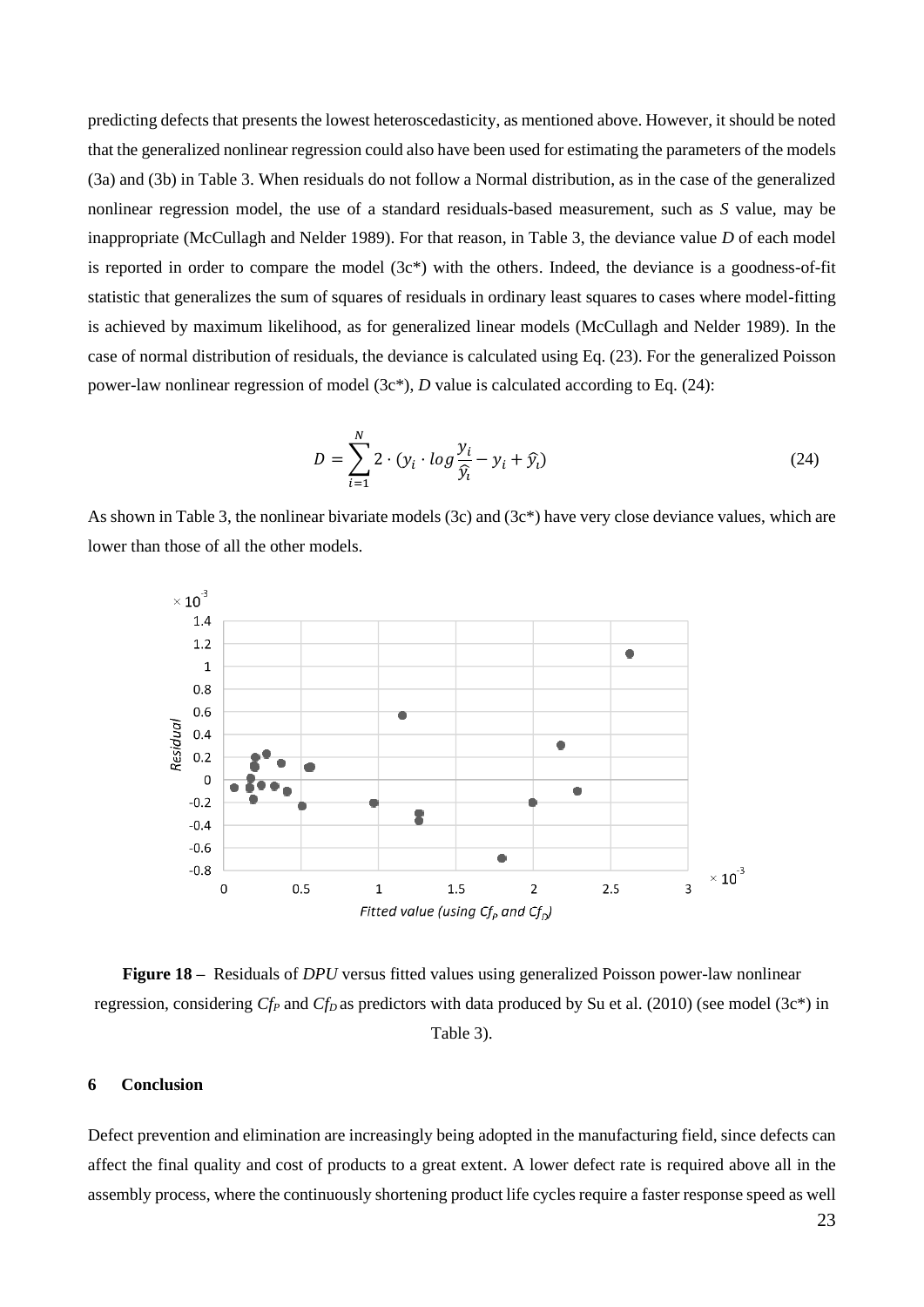as a high level of product quality. In this situation, assembly quality control is becoming one of the most demanding problems in the modern manufacturing environment. Specific studies concerning the causes of assembly defects have shown that operator errors account for high percentage of the total defects. For instance, Shibata (2002) proposed a model to predict defects in the semiconductor product field, and Su et al. (2010), on the basis of the former model, focused on the manufacturing field of copier assembly processes. These models are based on the relationship between the average number of defects introduced during each assembly phase and the related assembly complexity factors, which follows power law relationship. For this reason, many authors have proposed a logarithmic transformation of data in order to linearize the relationship model. However, the most critical aspect of such an approach is that the defect rates are often very low. Therefore, if a logarithmic transformation is applied, a bias may occur, especially for very low values, and this in turn can lead to dramatically erroneous predictions.

The bias of the logarithmic transformation that may distort defect predictions has been analysed and discussed in this paper. This study has shown that the bias can lead to dramatically wrong conclusions, as in the case of the work of Su et al. (2010)*.* In fact, these authors were led to erroneously affirm that Shibata's model was not suitable for electromechanical products. In order to overcome this bias, two alternative methods are analysed and compared: the use of a bias correction factor to correct the fitted values of the linear regression, performed after the logarithmic transformation of data, and a (generalized) power-law nonlinear regression model for obtaining reliable estimates of defects. The use of nonlinear models has proved to be more accurate in predicting defects in the case of a few data, often not repeated, and affected by high variability, as in the case of copier assembly processes (Su, Liu, and Whitney 2010). Accordingly, the implementation of these models can improve defect previsions to a great extent and confirm the validity of the approach proposed by previous authors, such as Shibata (2002). Although applying a bias correction factor may be easier and immediate for practitioners, performing nonlinear regression models, which are more complicated from a computational point of view, has become straightforward thanks to the automatic implementation in commonly used software, such as Minitab®, extensively used also in the business environment.

#### **Acknowledgements**

This work has been partially supported by the "Italian Ministry of Education, University and Research", Award "TESUN‐83486178370409 finanziamento dipartimenti di eccellenza CAP. 1694 TIT. 232 ART. 6". The authors gratefully acknowledge Riccardo Gervasi for the fruitful collaboration in this project.

## **References**

- Aft, Lawrence S. 2000. *Work Measurement and Methods Improvement*. Hoboken, NJ, USA: John Wiley & Sons.
- Antani, Kavit Ravindra. 2014. "A Study of the Effects of Manufacturing Complexity on Product Quality in Mixed-Model Automotive Assembly." PhD dissertation, Mechanical Engineering Department,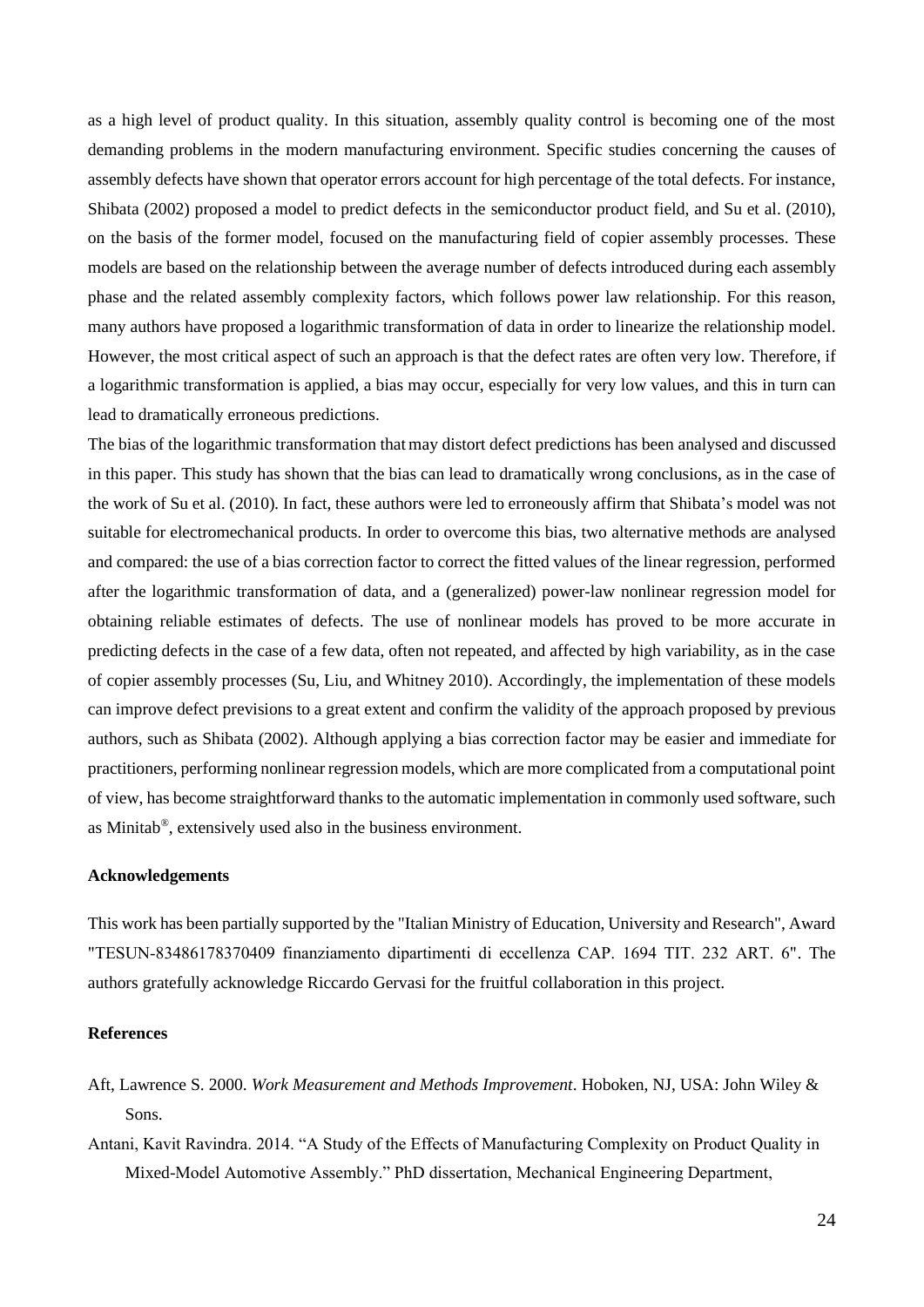Clemson University. http://tigerprints.clemson.edu/all\_dissertations/1540.

- Báez, Yolanda A, Manuel A Rodriguez, Jorge Limon, and Diego A Tlapa. 2014. "Model of Human Reliability for Manual Workers in Assembly Lines." In *Industrial Engineering and Engineering Management (IEEM), 2014 IEEE International Conference on Industrial Engineering and Engineering Management (IEEM)*, 1448–1452. 9-12 December 2014, Bandar Sunway, Malaysia: IEEE.
- Bates, Douglas M., and Donald G. Watts. 1988. *Nonlinear Regression Analysis and Its Applications.* Hoboken, NJ, USA: John Wiley & Sons, Inc. https://doi.org/10.1002/9780470316757.
- Caputo, Antonio C, Pacifico M Pelagagge, and Paolo Salini. 2017. "Modelling Human Errors and Quality Issues in Kitting Processes for Assembly Lines Feeding." *Computers & Industrial Engineering* 111. Elsevier: 492–506.
- Chiang, Tai-Lin, and Chao-Ton Su. 2003. "Optimization of TQFP Molding Process Using Neuro-Fuzzy-GA Approach." *European Journal of Operational Research* 147 (1). Elsevier: 156–164.
- Devore, J.L. 2011. *Probability and Statistics for Engineering and the Sciences*. Boston, USA: Cengage learning.
- Draper, Norman R., and Harry Smith. 1998. *Applied Regression Analysis*. 3rd Ed. New York: John Wiley & Sons. doi:10.1002/9781118625590.
- Evans, John W, Jillian Y Evans, and Byung Kil Yu. 1997. "Designing and Building-in Reliability in Advanced Microelectronic Assemblies and Structures." *IEEE Transactions on Components, Packaging, and Manufacturing Technology: Part A* 20 (1). IEEE: 38–45.
- Falck, Ann-Christine, Roland Örtengren, Mikael Rosenqvist, and Rikard Söderberg. 2017. "Proactive Assessment of Basic Complexity in Manual Assembly: Development of a Tool to Predict and Control Operator-Induced Quality Errors." *International Journal of Production Research* 55 (15). Taylor & Francis: 4248–4260.
- Ferrer, Alberto. 2007. "Multivariate Statistical Process Control Based on Principal Component Analysis (MSPC-PCA): Some Reflections and a Case Study in an Autobody Assembly Process." *Quality Engineering* 19 (4). Taylor & Francis: 311–325.
- Gearbox, Roller Mill, Gaurav J Pawar, and Soumendu J Mukhopadhyay. 2015. "Application of Design Failure Modes and Effect Analysis ( DFMEA ) to Vertical." *International Journal of Engineering Research* 4 (12): 663–667.
- Genta, Gianfranco, Maurizio Galetto, and Fiorenzo Franceschini. 2018. "Product Complexity and Design of Inspection Strategies for Assembly Manufacturing Processes." *International Journal of Production Research* 56 (11). Taylor & Francis: 4056–4066.
- He, David W, and Andrew Kusiak. 1997. "Design of Assembly Systems for Modular Products." *IEEE Transactions on Robotics and Automation* 13 (5). IEEE: 646–655.
- Hinckley. 1994. "A Global Conformance Quality Model. A New Strategic Tool for Minimizing Defects Caused by Variation, Error, and Complexity." PhD dissertation, Mechanical Engineering Department, Stanford University. doi:10.1017/CBO9781107415324.004.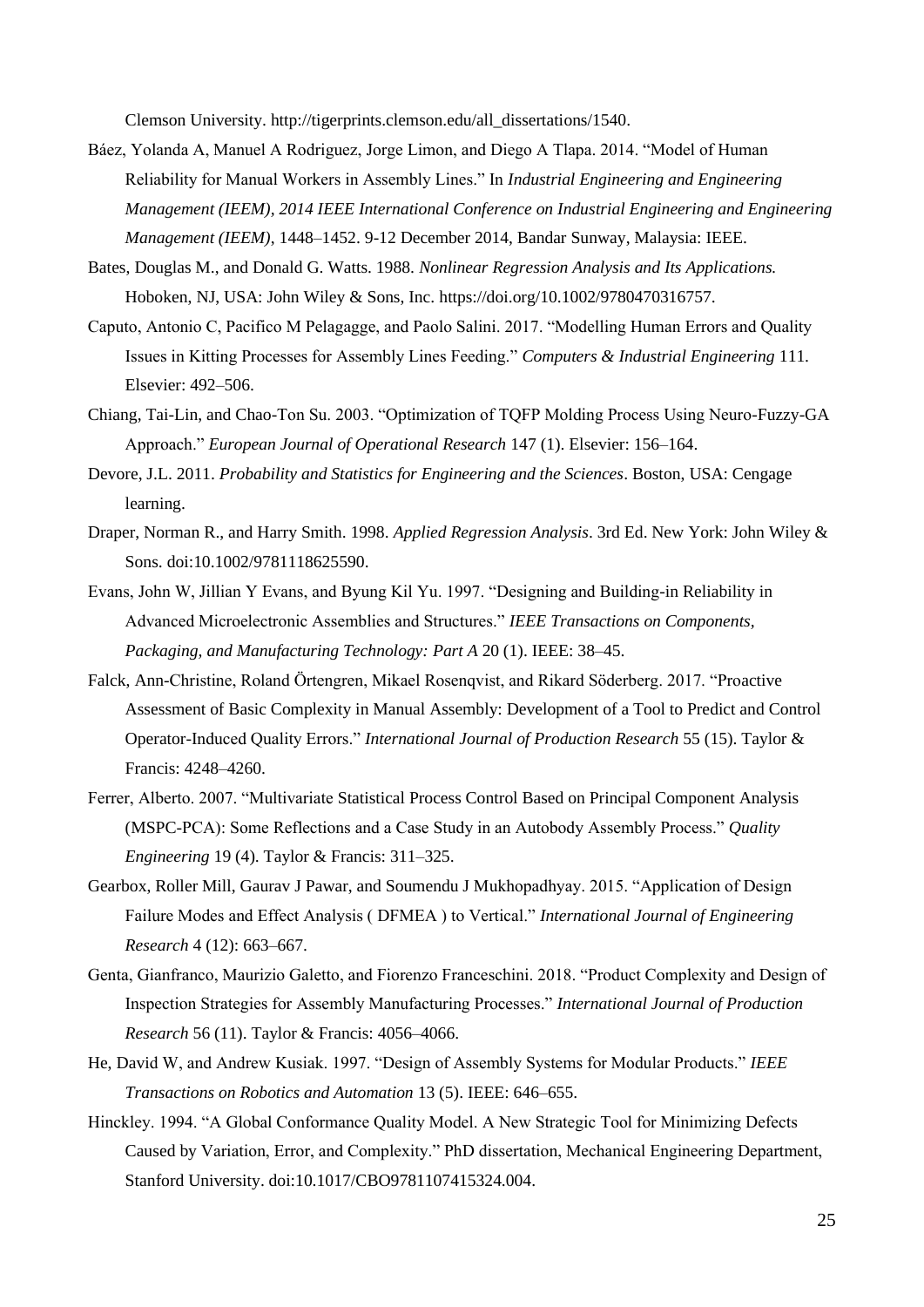- Hinckley, C Martin, and Philip Barkan. 1995. *A Conceptual Design Methodology for Enhanced Conformance Quality*. Sandia National Labs., Livermore, CA (United States).
- Ishikawa, Kaoru. 1976. *Guide to Quality Control: Industrial Engineering and Technology*. Asian Productivity Organization Tokyo, Japan.
- Kang, Chang Wook, Muhammad Babar Ramzan, Biswajit Sarkar, and Muhammad Imran. 2018. "Effect of Inspection Performance in Smart Manufacturing System Based on Human Quality Control System." *The International Journal of Advanced Manufacturing Technology* 94 (9–12). Springer: 4351–4364.
- Kolus, Ahmet, Richard Wells, and Patrick Neumann. 2018. "Production Quality and Human Factors Engineering: A Systematic Review and Theoretical Framework." *Applied Ergonomics* 73. Elsevier: 55–89.
- Krugh, Matthew, Kavit Antani, Laine Mears, and Jörg Schulte. 2016a. "Statistical Modeling of Defect Propensity in Manual Assembly as Applied to Automotive Electrical Connectors." *Procedia CIRP* 44. Elsevier: 441–446.
- Krugh, Matthew, Kavit Antani, Laine Mears, and Jörg Schulte. 2016b. "Prediction of Defect Propensity for the Manual Assembly of Automotive Electrical Connectors." *Procedia Manufacturing* 5. The Author(s): 144–157. doi:10.1016/j.promfg.2016.08.014.
- Kvålseth, Tarald O. 1983. "Note on the R2 Measure of Goodness of Fit for Nonlinear Models." *Bulletin of the Psychonomic Society* 21 (I): 79–80. https://link.springer.com/content/pdf/10.3758/BF03329960.pdf.
- Kvålseth, Tarald O. 1985. "Cautionary Note about R 2." *The American Statistician* 39 (4). Taylor & Francis: 279–285.
- Land, Charles E. 1974. "Confidence Interval Estimation for Means after Data Transformations to Normality." *Journal of the American Statistical Association* 69 (347). Taylor & Francis: 795–802.
- Le, Yang, Su Qiang, and Shen Liangfa. 2012. "A Novel Method of Analyzing Quality Defects Due to Human Errors in Engine Assembly Line." In *Information Management, Innovation Management and Industrial Engineering (ICIII), 2012 International Conference on Information Management, Innovation Management and Industrial Engineering (ICIII)*, 3:154–157. 20-21 October 2012, Sanya, China: IEEE.
- Liengme, Bernard. 2008. *A Guide to Microsoft Excel 2007 for Scientists and Engineers*. Cambridge, Massachusetts (USA): Academic Press.
- McCullagh, Peter, and John Nelder. 1989. *Generalized Linear Models, Second Edition*. London, UK: Chapman & Hall/CRC.
- Miller, Don M. 1984. "Reducing Transformation Bias in Curve Fitting." *American Statistician* 38 (2): 124– 126.
- Osborne, Jason W. 2010. "Improving Your Data Transformations: Applying the Box-Cox Transformation." *Practical Assessment, Research & Evaluation* 15 (12): 1–9.
- Perry, Marcus B. 2018a. "Approximate Prediction Intervals in the Original Units When Fitting Models Using Data Transformations." *Quality and Reliability Engineering International* 34 (1). Wiley Online Library: 53–65.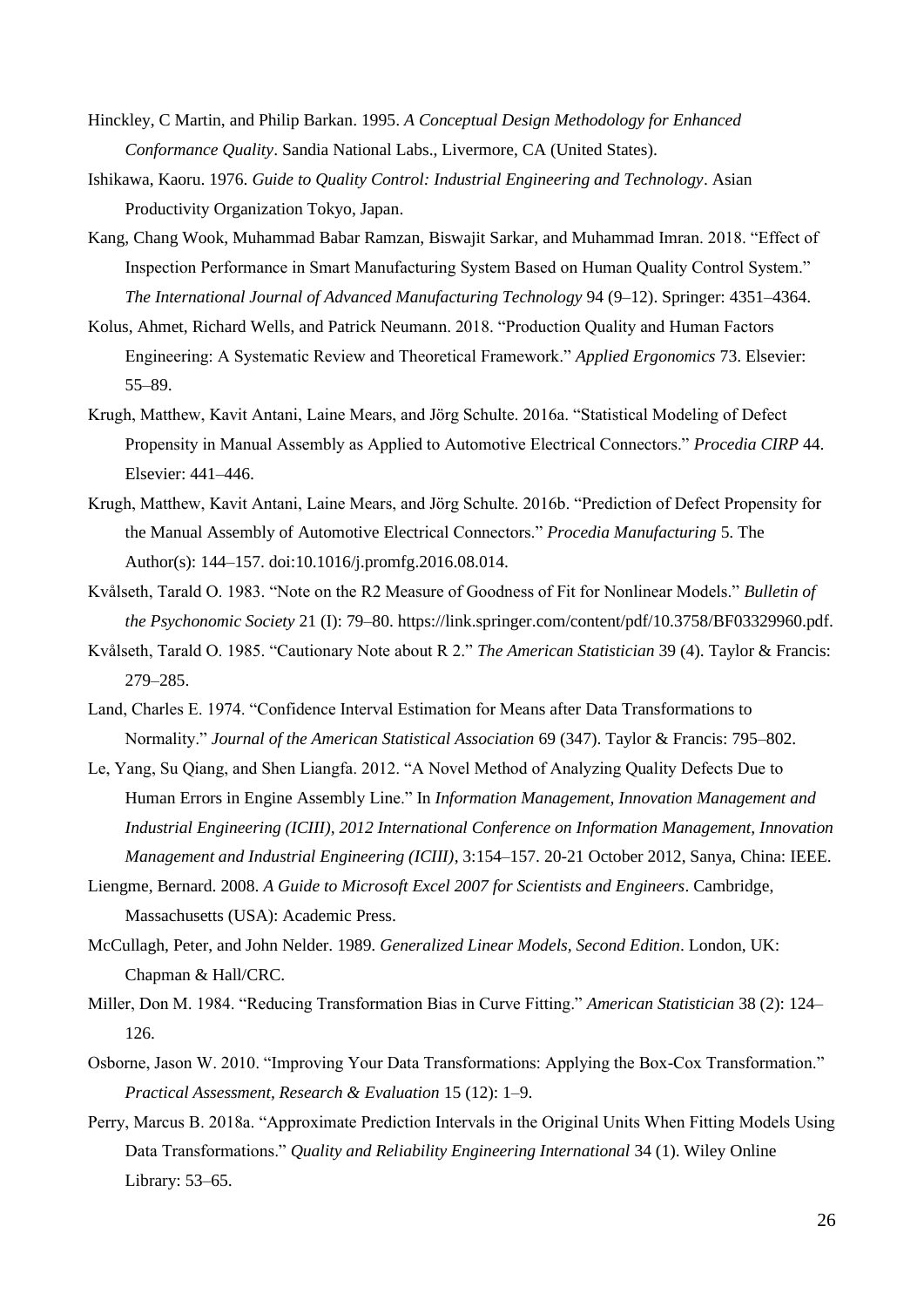- Perry, Marcus B. 2018b. "Prediction Intervals for the Original Response When Using Manly's Exponential Transformations." *Quality Engineering* 30 (2). Taylor & Francis: 195–211.
- Perry, Marcus B, and Michael L Walker. 2015. "A Prediction Interval Estimator for the Original Response When Using Box–Cox Transformations." *Journal of Quality Technology* 47 (3). Taylor & Francis: 278–297.
- Ping, Zhu, Wang Hua, and Chen Guanlong. 2008. "Application of Wavelet Analysis to BIW Assembly Quality Evaluation." *International Journal of Manufacturing Technology and Management* 14 (1–2). Inderscience Publishers: 189–200.
- Qin, Ruwen, Elizabeth A Cudney, and Zlatan Hamzic. 2015. "An Optimal Plan of Zero-Defect Single-Sampling by Attributes for Incoming Inspections in Assembly Lines." *European Journal of Operational Research* 246 (3). Elsevier: 907–915.
- Sakia, Remi M. 1988. "Application of the Box-Cox Transformation Technique to Linear Balanced Mixed Analysis of Variance Models Mixed with a Multi-Error Structure." PhD dissertation, Universität Hohenheim, FRG.
- Sakia, Remi M. 1990. "Retransformation Bias: A Look at the Box-Cox Transformation to Linear Balanced Mixed ANOVA Models." *Metrika* 37 (1). Springer: 345–351.
- Saptari, Adi, Jia Xin Leau, and Nor Akramin Mohamad. 2015. "The Effect of Time Pressure, Working Position, Component Bin Position and Gender on Human Error in Manual Assembly Line." In *Industrial Engineering and Operations Management (IEOM), 2015 International Conference on Industrial Engineering and Operations Management (IEOM)*, 1–6. 3-5 March 2015, Dubai, United Arab Emirates: IEEE.

Seber, George A. F., and Chris J. Wild. 1989. *Nonlinear Regression*. New York: John Wiley & Sons.

- Shibata, Hirokazu. 2002. "Global Assembly Quality Methodology: A New Methodology for Evaluating Assembly Complexities in Globally Distributed Manufacturing." PhD dissertation, Mechanical Engineering Department, Stanford University.
- Shibata, Hirokazu, Brent Cheldelin, and Kosuke Ishii. 2003. "Assembly Quality Methodology: A New Method for Evaluating Assembly Complexity in Globally Distributed Manufacturing." In *ASME 2003 International Mechanical Engineering Congress and Exposition*, 335–344. American Society of Mechanical Engineers.
- Shin, Dongmin, Richard A. Wysk, and Ling Rothrock. 2006. "An Investigation of a Human Material Handler on Part Flow in Automated Manufacturing Systems." *IEEE Transactions on Systems, Man and Cybernetics - Part A: Systems and Humans* 36 (1): 123–135. doi:10.1109/TSMCA.2005.859175.
- Spiess, Andrej Nikolai, and Natalie Neumeyer. 2010. "An Evaluation of R2 as an Inadequate Measure for Nonlinear Models in Pharmacological and Biochemical Research: A Monte Carlo Approach." *BMC Pharmacology* 10: 1–11. doi:10.1186/1471-2210-10-6.
- SPSS Inc. 2004. *SPSS 13.0 Base User's Guide ®*. Upper Saddle River, New Jersey (USA): Prentice Hall. Su, Qiang, Lei Liu, and Daniel E. Whitney. 2010. "A Systematic Study of the Prediction Model for